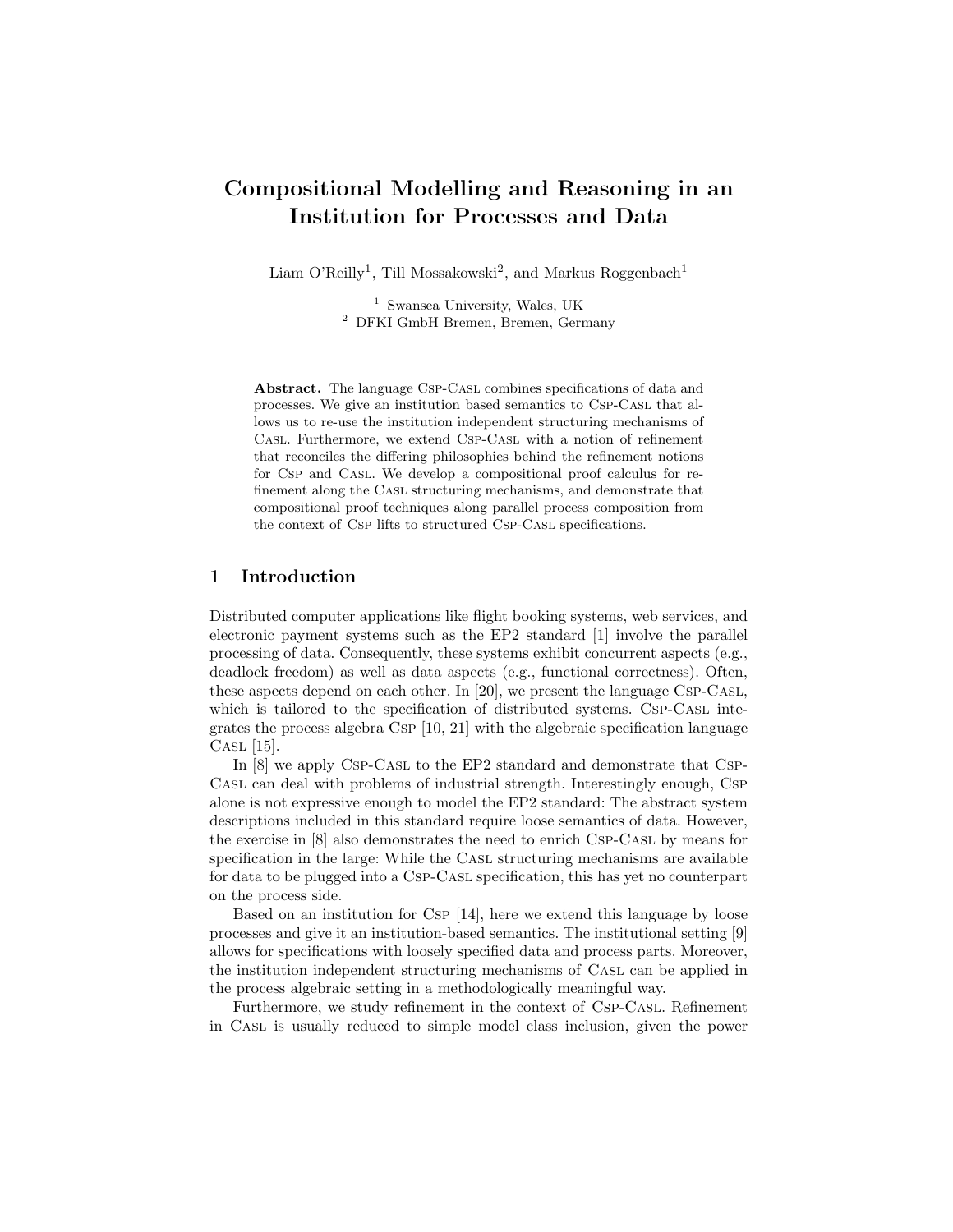of the Casl structuring mechanisms that can be used to massage the involved specifications if needed. We show that a similar approach can be used for capturing Csp's traditional notion of refinement also in the setting of loose semantics. Moreover, we show that reasoning about refinements can be done in a modular way, using the CASL structuring mechanisms.

Csp-Casl also inherits from the process algebraic side: For Csp, [18] presents a compositional approach for deadlock analysis on networks of processes. We lift this technique to Csp-Casl, and show by means of an extended example, how to use it in combination with the structuring constructs inherited from Casl.

To the best of our knowledge, we were the first to suggest loose process specifications in [14]. Here, we combine this idea with loose data specifications. Accordingly, our notion of refinement for loose data and processes is new as well. Other approaches of combining data and processes, e.g., Csp-M  $[23]$ , Csp-Z  $[7]$ , and Csp-OZ [24], use tight semantics of both data and processes and provide only limited structuring. The WRIGHT architectural description language [2] allows reasoning on typed processes for a sublanguage of Csp; semantically, it is restricted to a single Csp model. Moreover, Wright does not cover data refinement. Temporal logics offer a declarative approach to the specification of reactive behaviour. Here, [25] studies structuring of reactive systems using Casl architectural specifications over an institution of transition systems and  $CTL^*$ formulae. This again differs from our work, as we consider structured specification with loose semantics (classes of models), whereas architectural specifications focus on the structuring of individual models. In other reactive Casl extensions, e.g., MODALCASL  $[12]$  or CASL-LTL  $[19]$ , the concept of refinement and its interaction with structuring has not been studied yet.

Our paper is organised as follows: In Section 2 we motivate our notion of "loose processes". Then we develop, to some extent, institutions for Csp-Casl: one institution for each of the main Csp models, namely the Csp traces model, the Csp failures/divergences model, and the Csp stable failures model. Section 4 defines Csp-Casl refinement and gives compositional proof rules along the Casl structuring mechanisms. Then we discuss how to lift a compositional deadlock analysis rule from the Csp context to Csp-Casl. We conclude the paper with an extended example.

We assume that the reader is familiar with Csp  $([10, 21]$  provide introductions) and with Casl ([4] is a gentle introduction). Moreover, we use the notion of institutions [9] as a formalisation of the notion of logical system. The reader unfamiliar with institutions should be able to understand most parts of this paper when replacing the word "institution" by "logical system".

## 2 Loose Process Semantics

Csp-Casl [20] is a novel specification language which combines processes written in Csp  $[10, 21]$  with the specification of *data types* in CASL  $[15]$ . The general idea is to describe reactive systems in the form of processes based on Csp operators, where the communications of these processes are the values of data types, which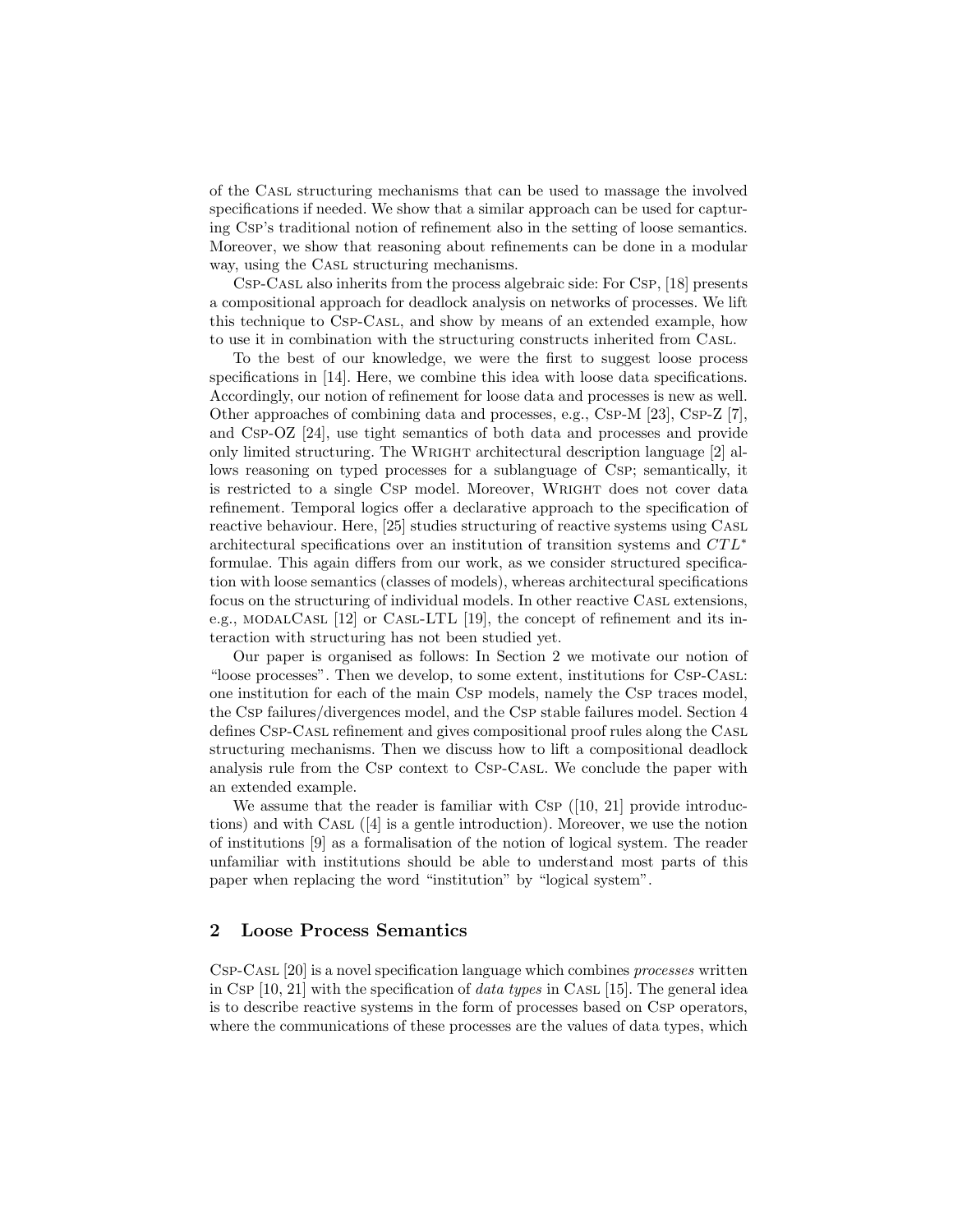are loosely specified in Casl. All standard Csp operators are available, such as multiple prefix, the various parallel operators, operators for non-deterministic choice, and communication over channels. Concerning Casl features, the full language is available to specify data types, namely many-sorted first order logic with sort-generation constraints, partiality, and subsorting.

CSP-CASL supports the three main CSP semantics: The traces model  $\mathcal{T}$ , in which one can verify safety properties; the failures/divergences model  $\mathcal{N}$ , which allows one to study the phenomenon of livelock, i.e., the possibility that the system can indefinitely engage in internal actions only; and the stable failures model  $\mathcal F$ , which is best suited for deadlock analysis. The traces model  $\mathcal T$  records only the possible traces of a process; the failures/divergences model records two different behaviours: The failures – i.e., action sets which a process can refuse after executing a trace – and the divergences – i.e., traces that lead to a livelock; the stable failures model, finally, records two behaviours: The system traces exactly like the traces model, and the failures for "stable" states, i.e., states which can't perform an internal action. The main means of verification in Csp is to prove that one process, say  $P$ , refines to another one, say  $Q$ , in signs  $P \sqsubseteq Q$ . Each Csp model gives rise to one notion of refinement. Here, the following relations have been established:  $\subseteq_N \subsetneq \subseteq_T$ ,  $\subseteq_F \subsetneq \subseteq_T$ ,  $\subseteq_N \not\subseteq \subseteq_F$ , and  $E_{\mathcal{F}} \not\subseteq E_{\mathcal{N}}$ , see [21].

In this paper, we extend the setting of Csp-Casl as defined in [20] by adding loose semantics for processes, following the ideas of [14]. Loose process semantics offers advantages in terms of methodology, furthermore, it is required for generic specifications and instantiation.

For the methodological aspect, consider the specification ARCH\_CUSTOMER of the customer of an electronic shop, see Figure 1 – in the context of our example, to be discussed in more detail in Section 6 – we call this the "architectural level". The data part written in CASL provides a type system, namely that  $LoginReg$ ("Login Request") and *Logout* are subsorts of  $D_C$  ("Data Customer"), which comprises of all data the customer can deal with. The customer communicates to the outside world over a channel  $C_{\text{-}}C$  ("Channel Customer"), which allows for messages of type  $D\_C$ . The suffix  $\mathcal{A}$ ef on sort names excludes the "error" element of the sort, i.e., we are specifying the system under the assumption that only valid messages are exchanged.<sup>3</sup> In the process part, the customer's behaviour is described in terms of several processes, devoted to different activities. The purpose of the architectural level is to describe how to combine these activities in order to describe the customer. The detailed description of such an activity, e.g., Customer GoodLogin, however, is postponed to a later design step. We only state that there is a process *Customer\_GoodLogin*, whose behaviour is underspecified, i.e., in semantical terms it is "loose".

With such loose specifications available for the customer, warehouse, payment system, and the coordinator, we can model the whole shop as their parallel composition over various channels, see the process part of the specification Arch Shop. Here, the specifications Arch Customer, Arch Warehouse,

<sup>&</sup>lt;sup>3</sup> For simplicity we refrain from error handling.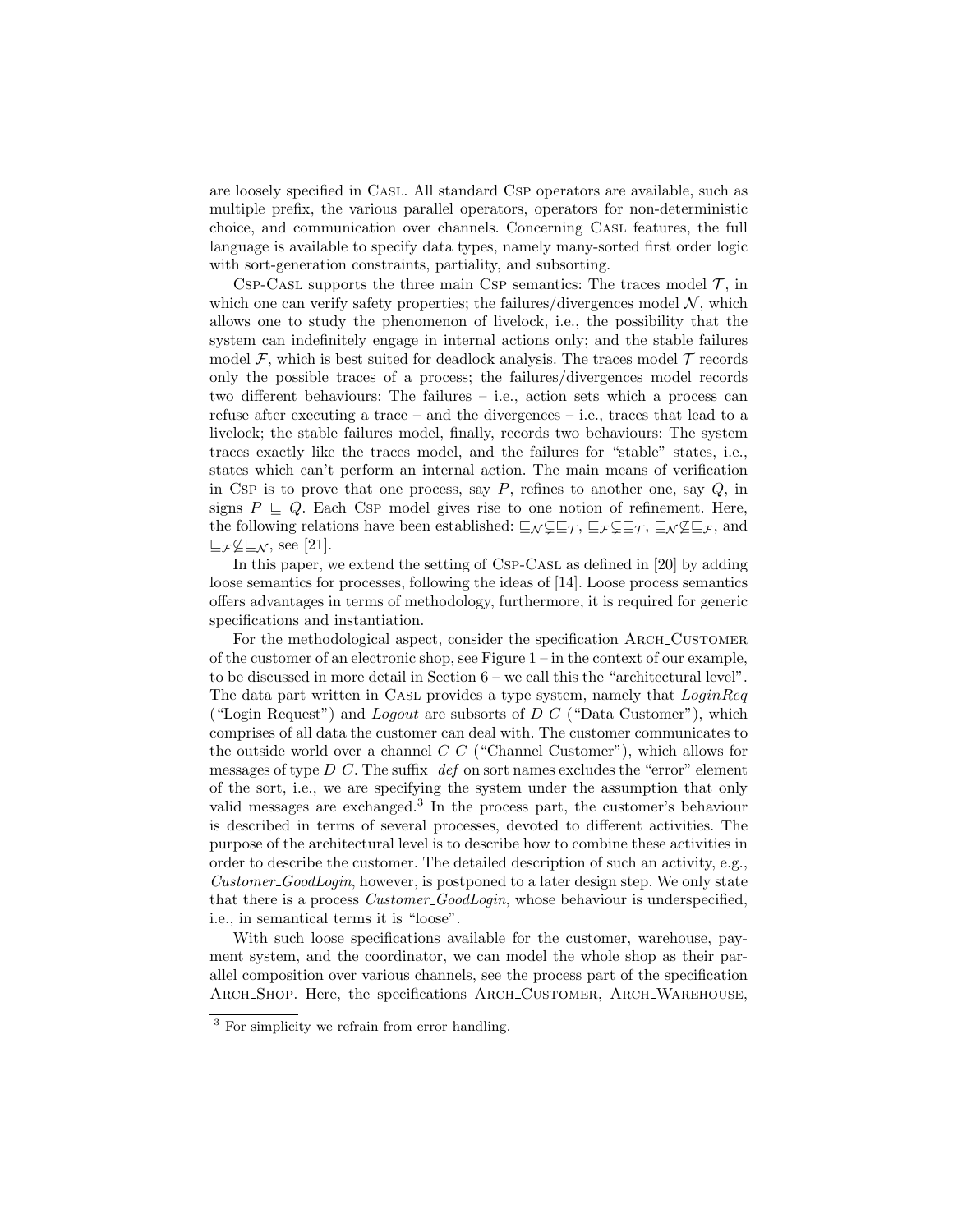Arch PaymentSystem and Arch Coordinator serve as parameters in a generic construction. They provide the names and properties of data and processes involved. But what instances do we want to allow? Obviously, any refinement of these parameters shall be possible. To this end, we define an operator  $RefCl -$  to be discussed in detail in Section  $4$  – which closes the model class of a Csp-Casl specification under refinement.

Loose or underspecified processes differ from non-deterministic processes in Csp. The process  $P = a \rightarrow Stop \sqcap b \rightarrow Stop$  is non deterministic. For this equation, there is only one denotation possible for  $P$  which makes the equation true. In the traces model  $\mathcal{T}$ , e.g., this is the interpretation  $I(P) = {\langle \langle \rangle, \langle a \rangle, \langle b \rangle}.$ Specifying a loose process  $Q$  by saying  $Q$  shall be any process that refines to  $P$ , written  $Q \subseteq P$ , however, leads to infinitely many different possible denotations of Q. In the traces model  $\mathcal{T}$ , e.g., we have the interpretations  $J(Q) = I(P)$  and  $K(Q) = {\langle \langle \cdot, \langle a \rangle, \langle a, a \rangle, \langle b \rangle \rangle}.$  Note that this example also demonstrates that the set of interpretations of loose processes is not necessarily refinement closed:  $\{\langle\rangle\}$ is not a possible interpretation for Q, however it is an element of every refinement closed set in  $\mathcal{T}$ .

```
spec ARCH_CUSTOMER =data sorts LoginReg, Logout < D_Cchannel C<sub>-C</sub> : D<sub>-C</sub>
process Customer : C_C; Customer\_GoodLogin : C_C;
         Customer\_BadLogin : C\_C; Customer\_AddItem : C\_C;
         Customer\_Body: C\_C; Customer\_Quit: C\_C; ...Customer = C\_C ! x :: LoginReq_def \rightarrow(Customer\_GoodLogin ; Customer\_Body \BoxCustomer BadLogin ; Customer )
         Customer\_Quit = C\_C ! x :: Logout\_def \rightarrow SKIPCustomer\_Body = Customer\_AddItem \sqcap ... \sqcap Customer\_Quitend
```

```
spec ARCH_SHOP [RefCl(ARCH-CUSTOMER)] [RefCl(ARCH-WAREHOUSE)][RefCl(ARCH_PAYMENTSYSTEM)] [RefCl(ARCH-COORDINATOR)] =process System : C_C, C_W, C_P S;\label{eq:system} System = \emph{Coordinate}\parallel \emph{C\_C}, \emph{C\_W}, \emph{C\_PS} \parallel \emph{C\_C}, \emph{C\_W}, \emph{C\_PS} \parallel(Customer \parallel C_C \parallel C_W, C_P S \parallel)(Warehouse \mid C_W \mid C_P S \mid PaymentSystem))
```
end

Fig. 1. Selections of Csp-Casl specifications of our online shop example.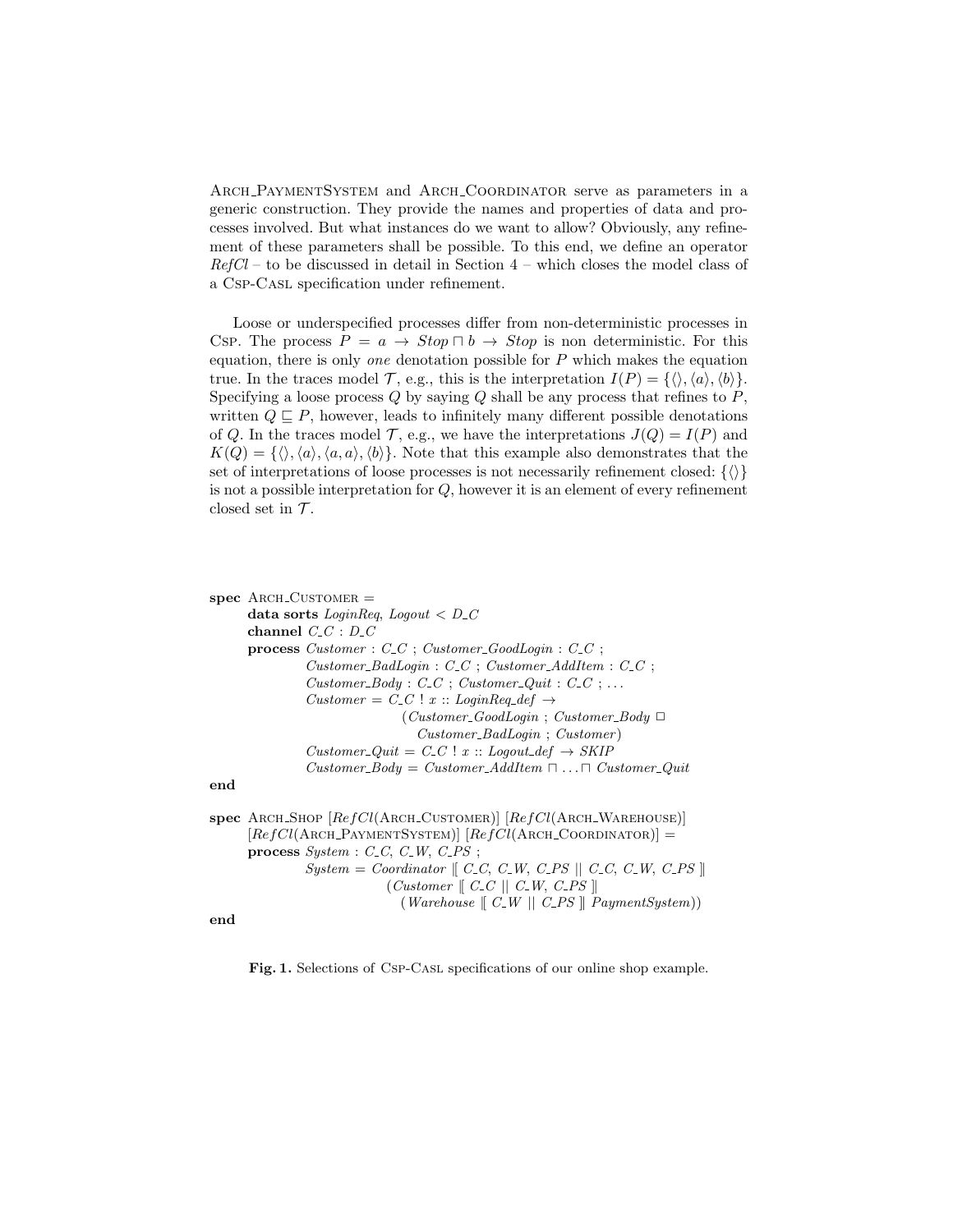# 3 CSP-CASL Institutions for Different CSP Models

In order to give a precise semantics to (possibly structured) Csp-Cast specifications, we formalise Csp-Casl as an institution [9]; to be more precise: three institutions – one for each of the main Csp models, namely: the Csp traces model, the Csp failures/divergences model, and the Csp stable failures model. These institutions share the notions of signatures and sentences. Their respective model categories and satisfaction relations are defined following a common scheme. We only sketch the institutions, for full details see [16]. The institutions for Csp-Casl are naturally based on institutions for Casl [15] and for Csp [14], using the ideas for the Csp-Casl semantics [20] for the combination.

#### 3.1 Signatures

A Csp-Casl signature  $\Sigma_{CC}$  is a pair  $\Sigma_{CC} = (\Sigma_{Data}, \Sigma_{Proc})$  where:

- $-\Sigma_{Data} = (S, TF, PF, P, \leq)$  is a subsorted first-order signature consisting of a set of sort symbols  $S$ , a set of total functions symbols  $TF$ , a set of partial function symbols  $PF$ , a set of predicate symbols  $P$ , and a reflexive and transitive subsort relation  $\leq \subseteq S \times S$  – see [15] for details – where the set of sorts  $S$  is finite and the subsort relation has local top elements, i.e., if  $u, u' \geq s$  then there exists  $t \in S$  with  $t \geq u, u'$ , see [20].
- $-\sum_{Proc} = (N_{w,comms})_{w \in S^*, comms \in S_{\downarrow}}$  is a family of finite sets of process names. Such a process name  $n$  is typed in the sort symbols  $S$  of the data signature part:
	- a string  $w = \langle s_1, \ldots, s_k \rangle, s_i \in S$  for  $1 \leq i \leq k, k \geq 0$ , which is n's parameter type. A process name without parameters has the empty sequence  $\langle \rangle$  as its parameter type.
	- a set comms  $\subseteq S$  which collects all types of events in which the process n can possibly engage in. We require the set comms to be downward closed under the subsort relation, i.e.,  $comms \in S_{\downarrow} = \{X \subseteq S \mid X = \downarrow X\},\$ where  $\downarrow X = \{y \in S \mid \exists x \in X : y \leq x\}$  for  $X \subseteq S$ .

Given Csp-Casl signatures  $\Sigma_{CC} = (\Sigma_{Data}, \Sigma_{Proc}), \Sigma'_{CC} = (\Sigma'_{Data}, \Sigma'_{Proc}),$ with S as the sort set of  $\Sigma_{Data}$  and S' as the sort set of  $\Sigma'_{Data}$ , a CSP-CASL signature morphism is a pair  $\theta = (\sigma, \nu) : \Sigma_{CC} \to \Sigma'_{CC}$  where:

 $- \sigma : \Sigma_{Data} \to \Sigma'_{Data}$  is a CASL signature morphism for which the following additionally hold:

refl  $\sigma^S(s_1) \leq_{S'} \sigma^S(s_2)$  implies  $s_1 \leq_S s_2$  for all  $s_1, s_2 \in S$ (reflection of the subsort relation), and

weak non-extension  $\sigma^S(s_1) \leq_{S'} u'$  and  $\sigma^S(s_2) \leq_{S'} u'$  implies that there exists a sort  $t \in S$  with  $s_1 \leq_S t$ ,  $s_2 \leq_S t$  and  $\sigma^S(t) \leq_{S'} u'.^4$ 

<sup>&</sup>lt;sup>4</sup> [20] works with the condition 'non-extension'. One can show however that the results of [20] also hold with the more liberal notion that we use here. The difference from the original version is the more liberal choice of sort  $t$  (originally, we have required  $t$ to be a pre-image of u'). Further note that for  $s_1 = s_2$ , the condition trivially holds.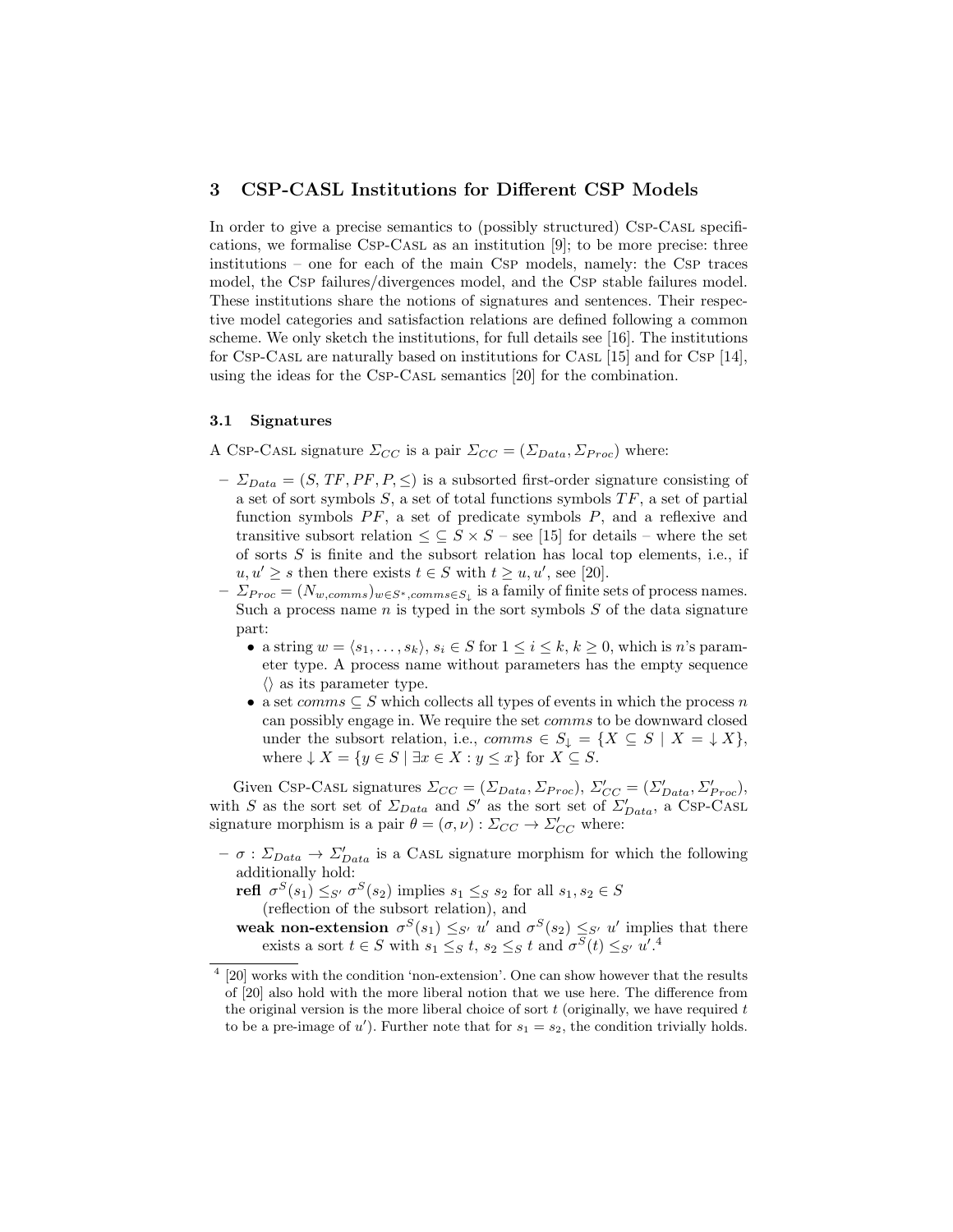$-\nu = (\nu_{w,comms})_{w \in S^*, comms \in S_{\downarrow}}$  is a family of functions such that  $\nu_{w,comms}$ :  $N_{w,comms} \rightarrow \cup_{comms' \in (\downarrow (\sigma(comms)))_{\downarrow}} N'_{\sigma(w),comms'}$  is a mapping of process names. Another way to express this is that a process name  $n \in N_{w,comms}$  is mapped to  $\nu_{w,comms}(n) = n'$ , where  $n' \in N'_{\sigma(w),comms'}$  and  $\forall y \in comms'$ :  $\exists x \in comms : y \leq_{S'} \sigma(x)$  ("the target is dominated by the source"). We also write  $\nu(n:w, comms) = n' : \sigma(w), comms'.$ 

The conditions on process translations ensure that both the parameter types as well as the communication set, are translated with the signature morphism  $\sigma$  of the data part. While preserving the parameter structure, the communication set is allowed to "shrink". This "non-expansion" of the communication sets – see also  $[14]$  – guarantees that the reduct functor is defined and that the satisfaction condition holds. In [16] we demonstrate that our notion of a signature morphisms is quite liberal. All morphisms arising in our shop example fulfil these conditions.

#### 3.2 Sentences

Sentences are either data or process sentences. A  $\Sigma_{CC}$ -data sentence is a CASL sentence over  $(S, TF, PF, P, \leq)$ . A  $\Sigma_{CC}$ -process sentence is a process definition

$$
n(x_1,\ldots,x_k)=pt
$$

where  $n \in N_{\langle s_1,...,s_k\rangle,comms}, x_i$  are global variables of type  $s_i, 1 \leq i \leq k$ , and pt is a process term such that  $sorts(pt) \subseteq comms$ , i.e., the process term pt communicates only in events which are allowed for  $n$ . For further details see [16].

#### 3.3 The Alphabet Construction

The alphabet construction takes a data (i.e., CASL) model and uses its elements as alphabet letters, which then form the alphabet for Csp. Csp-Casl's alphabet construction takes the subsort structure into account in order to determine whether two events are equal or not. More precisely, given a CASL model  $M$ , its corresponding alphabet

$$
Alph(M) = (\biguplus_{s \in S} M_s \cup \{\perp_s\})/_{\sim_M}
$$

is constructed by taking the disjoint union of all its carrier sets extended by a bottom element ⊥, but identifying carriers along subsort injections (this is captured by the equivalence relation  $\sim_M$ ). This map Alph extends to a functor from the model category to the category Set.

Given a CASL model M, we use the shorthand  $M_{\perp}$  for the totalised version of M, i.e., carrier sets include a bottom element  $M_{\perp}(s) = M(s) \cup {\perp_s}$  and the interpretation of function and predicate symbols is strictly extended. Given a sort symbol s, a CASL model M, and  $x \in M_+(s)$  we write  $\overline{x}_M^s$  to denote the alphabet element  $[(s, x)]_{\sim_M}$ . Further more we lift this notation to sorts, namely  $\overline{s}_M = {\overline{x}_M^s \mid x \in M_1(s)} \subseteq Alph(M)$  for the set of communications that can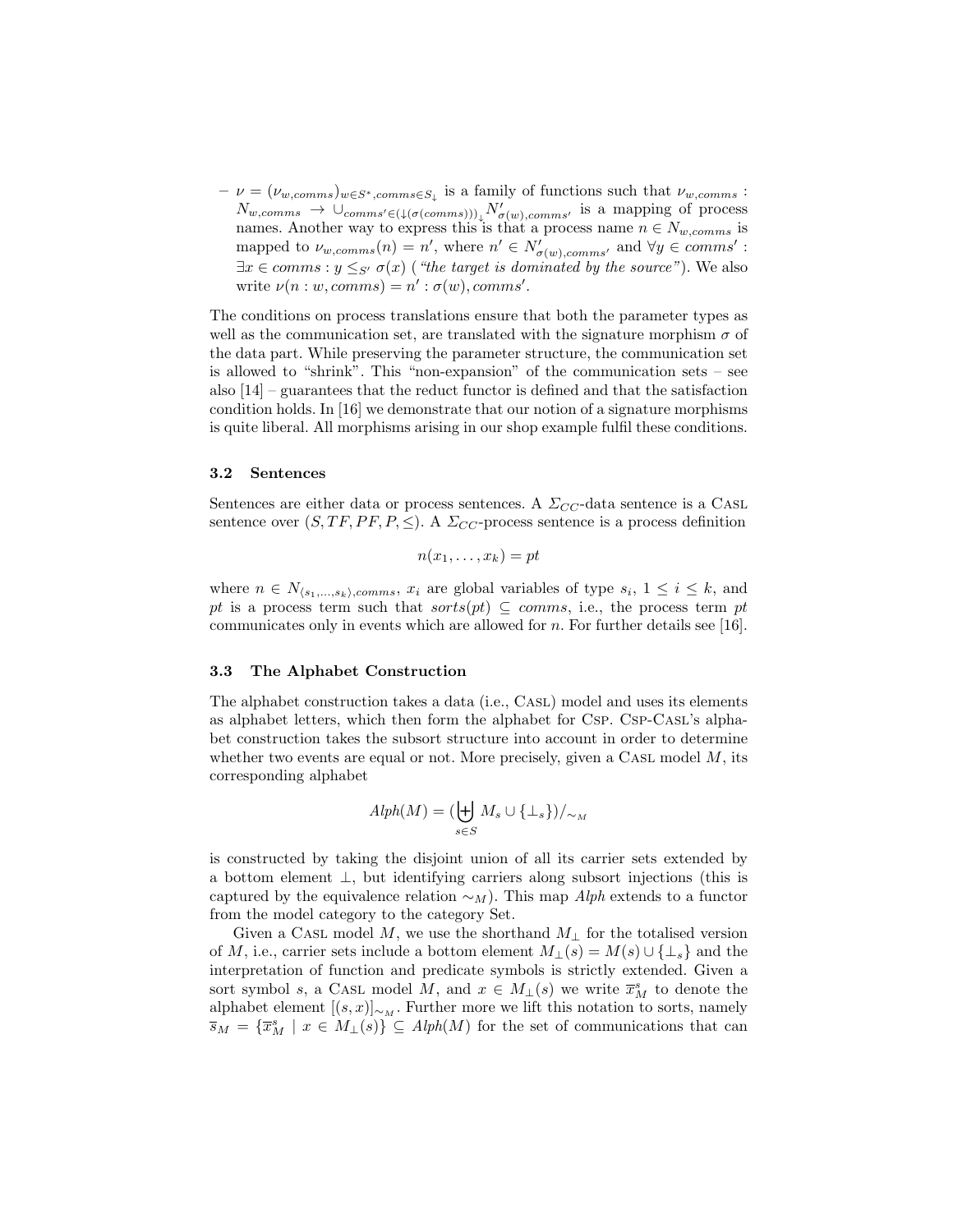arise from the sort  $s$  in the model  $M$ . Finally, given a set of sorts  $X$ , we write  $\overline{X}_M = \bigcup_{s \in X} \overline{s}_M$ . We drop the subscripts M and superscripts s when clear from the context.

## 3.4 Models and Satisfaction

A Csp-Casl model consists of a data (i.e., Casl) model and a collection of interpretations for processes. Concerning the interpretation of processes, let  $\mathcal{D}(A)$ be a Csp domain constructed relatively to some alphabet of communications A. Examples of such domains  $\mathcal{D}(A)$  include  $\mathcal{T}(A)$  of the Csp traces model,  $\mathcal{N}(A)$  of the Csp failures/divergences model, and  $\mathcal{F}(A)$  of the Csp stable failures model, see [21] for details. Each of these domains gives rise to a different institution. Actually, D extends to an endofunctor on the category Set.

Given a Csp-Cast signature  $\Sigma_{CC} = (\Sigma_{Data}, \Sigma_{Proc})$ , a  $\Sigma_{CC}$ -model is a pair  $(M, I)$ , where M is a CASL model for  $\Sigma_{Data}$  and I gives type correct interpretations of the process signature in the Csp domain  $\mathcal{D}(Alph(M))$ . All Csp models describe, which traces a process can execute. In the following we denote these traces with the function  $cTr$ <sup>5</sup> Type correctness of  $(M, I)$  requires that the interpretation map I applied to a process name  $n \in N_{\langle s_1,...,s_k\rangle,comms}$  for all parameters  $a_i \in \overline{s_i}$ ,  $1 \le i \le k$ , yields an interpretation with  $cTr(I(n(a_1, \ldots, a_k))) \in$  $\mathcal{T}(\overline{comms})$ . It is this type correctness condition which allows us to define the reduct functor and to prove the satisfaction condition.

Satisfaction of data sentences w.r.t. a  $\Sigma_{CC}$ -model is inherited from CASL. Satisfaction of a process sentence  $n(x_1, \ldots, x_k) = pt$  over signature  $\Sigma_{CC}$  and global variable system  $X_G$  with respect to a  $\Sigma_{CC}$ -model  $(M, I)$  is defined as follows:

$$
(M, I) \models_{\Sigma_{CC}} (n(x_1, \dots, x_k) = pt)
$$
  
if and only if  
for all variable valuations  $\mu_G : X_G \to M_\perp :$   

$$
I(n(\overline{\mu_G(x_1)}_M, \dots, \overline{\mu_G(x_k)}_M)) = [[pt]]_{(M, I), \mu_G, \emptyset}]\mathcal{D}.
$$

Here,  $[pt]_{(M,I),\mu_G,\mu_L}$  is the evaluation of process term pt according to CASL<br>with respect to model (M, L) and global and local variable valuations  $\mu_L$  and with respect to model  $(M, I)$  and global and local variable valuations  $\mu_G$  and  $\mu_L$ .  $[pt']_{\mathcal{D}}$  is the denotation of process term pt' in the CSP domain  $\mathcal{D}$ . For further details and also the definition and discussion of model morphisms see [16].

#### 3.5 Pushouts and Amalgamation

The existence of pushouts and amalgamation properties shows that an institution has good modularity properties. Amalgamation is a major technical assumption

 $^5$  The controlled traces are the traces as given as denotations in the traces model – in  $\mathcal F$ , they are directly given, in  $\mathcal N$ , they can be computed out of the divergences and failures.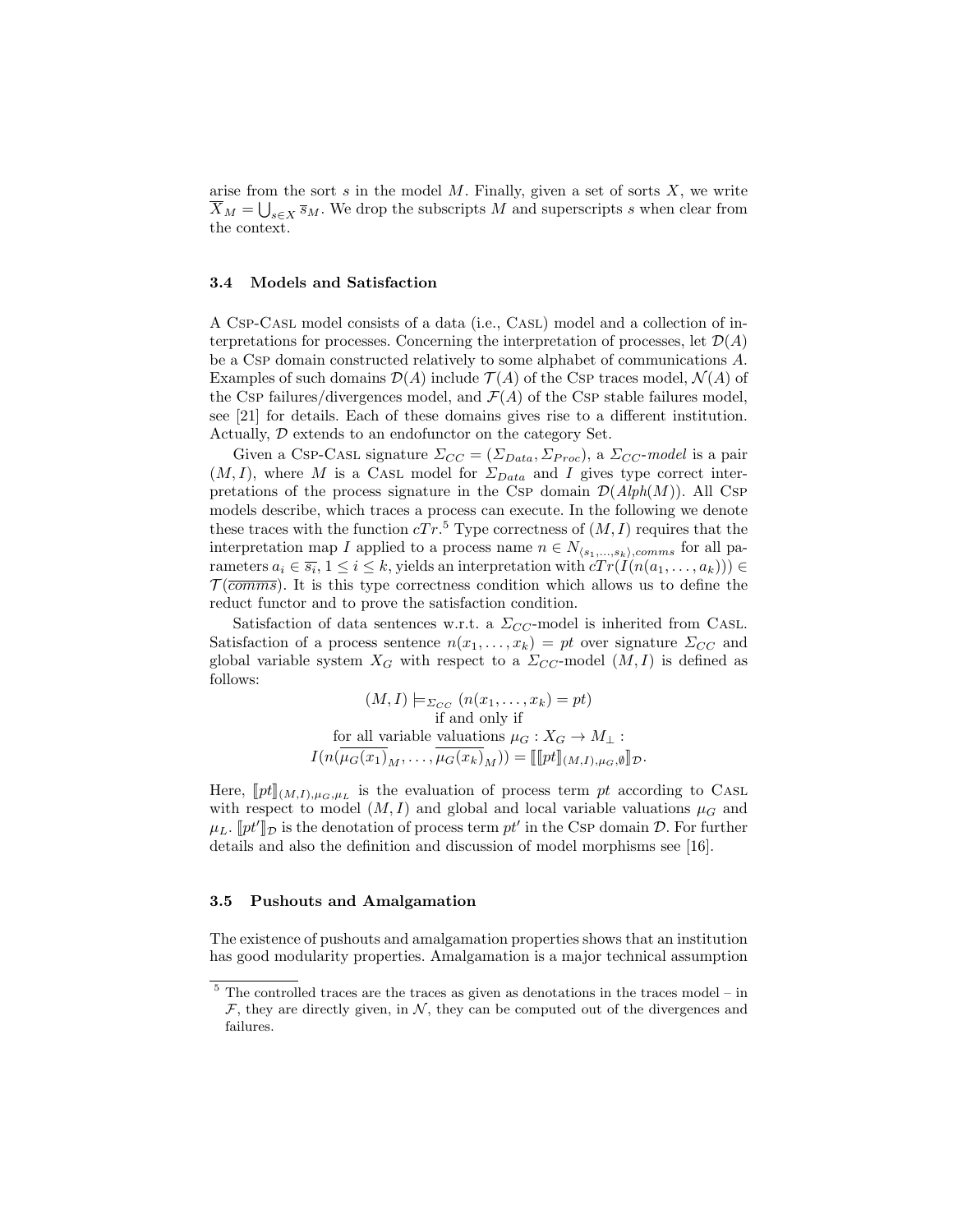in the study of specification semantics  $[6, 22]$ . An institution is said to be *semi*exact, if for any pushout of signatures



any pair  $(M_1, M_2) \in \text{Mod}(\Sigma_1) \times \text{Mod}(\Sigma_2)$  that is *compatible*, in the sense that  $M_1$  and  $M_2$  reduce to the same  $\Sigma$ -model, can be *amalgamated* to a unique  $\Sigma'$ model M (i.e., there exists a unique  $M \in Mod(\Sigma')$  that reduces to  $M_1$  and  $M_2$ , respectively), and similarly for model morphisms.

Proposition 1. Csp-Casl *signature morphisms between signatures with acyc*lic subsort relations are injective on sorts. Thus, CspCaslSig does not have pushouts.

As in [14], there is a way out: Let  $CspCaslSig^{plain}$  be  $CspCaslSig$  with the reflection and weak non-extension restriction dropped. Then we have:

**Proposition 2.**  $CspCasisiq^{plain}$  has pushouts, and any such pushout of a span in CspCaslSig actually is a square in CspCaslSig (although not a pushout in CspCaslSig).

Pushouts in  $CspCalsig<sup>plain</sup>$  give us an amalgamation property:

**Proposition 3.**  $CspCaslSig<sup>plain</sup>$ -pushouts of  $CspCaslSig$ -morphisms have the semi-exactness property for the traces model and the stable failures model.

In fact, this result generalises easily to multiple pushouts. Moreover, the initial (i.e., empty) signature has the terminal model category. Since all colimits can be formed by the initial object and multiple pushouts, this shows that we even have exactness (when colimits are taken in  $CspCasisiq^{plain}$ ).

Altogether, Proposition 3 shows that Casl-style parameterisation, Casl architectural specifications and much more also work for Csp-Casl.

## 3.6 CSP-CASL with Channels

We often use channels in Csp-Casl. This leads to further institutions, with extended notions of signatures and sentences. Most prominently, the notion of a signature is extended by a third component C:

$$
(\Sigma_{Data}, C, \Sigma_{Proc})
$$

Here,  $C$  is a finite set of names typed by non-empty lists over  $S$ . We require C to be closed under the subsort relation<sup>6</sup>  $\leq^*$  i.e., if  $c: \langle s_1, \ldots, s_k \rangle \in C$  and  $\langle u_1, \ldots, u_k \rangle \leq^* \langle s_1, \ldots, s_k \rangle$  then  $c : \langle u_1, \ldots, u_k \rangle \in C$ .

 $6 \leq^*$  stands for the pointwise extension of  $\leq$  to strings of sorts.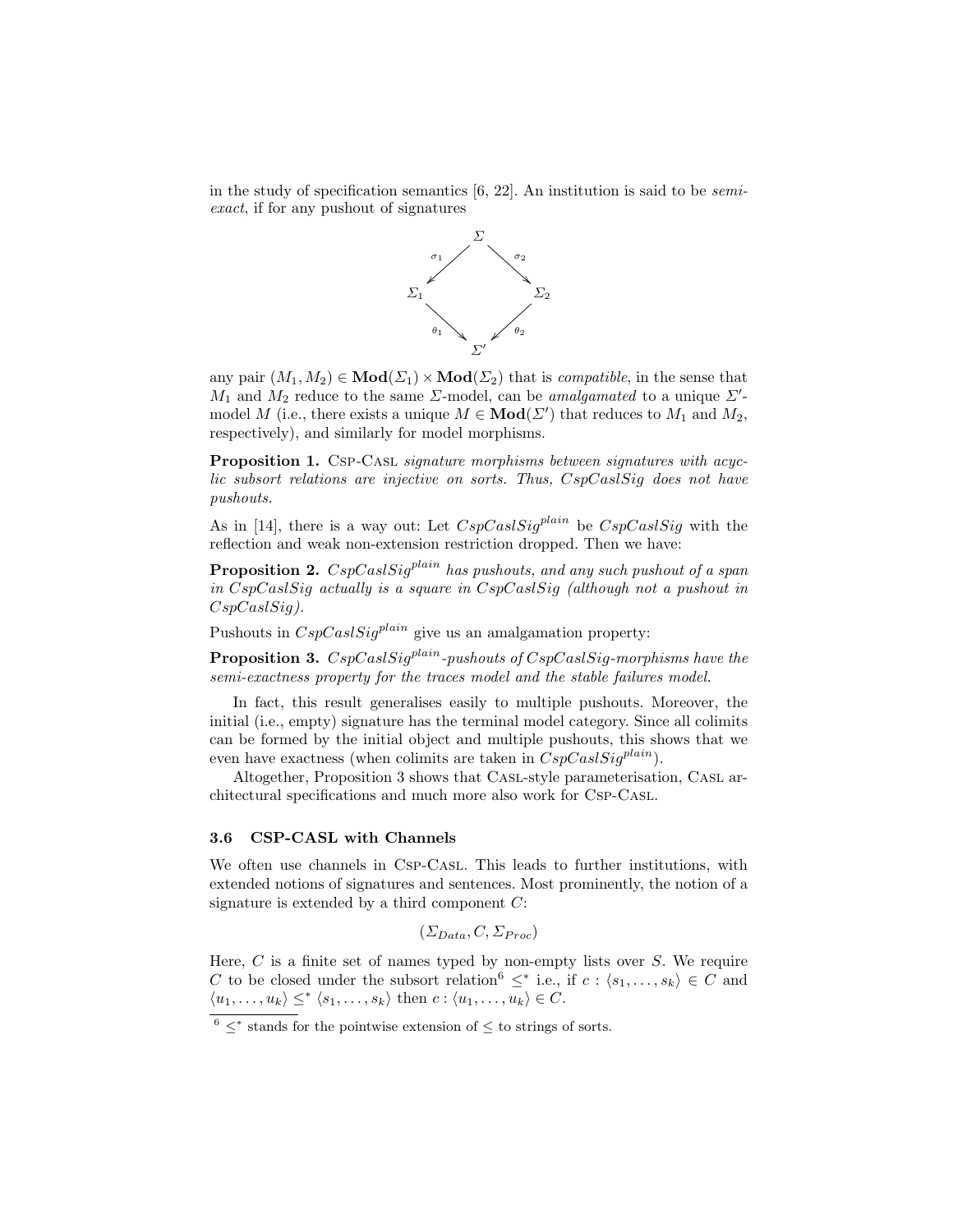Csp-Casl with channels can be reduced to Csp-Casl (without channels) as follows: each Csp-Casl signature with a channel component is translated to a CSP-CASL theory  $\Phi(\Sigma)$ , where each channel is coded as a new sort (isomorphic to the sort of the channel) and each Csp-Cast  $\Sigma$ -sentence  $\varphi$  is translated to a CSP-CASL  $\Phi(\Sigma)$ -sentence  $\alpha(\varphi)$  by reducing channel communication to ordinary communication using the new channel sorts. Models and satisfaction can then be easily borrowed from Csp-Casl by letting  $\mathbf{Mod}^{CC}(\Sigma) := \mathbf{Mod}^{CC}(\Phi(\Sigma))$  and  $M \models_{\Sigma}^{CC} \varphi$  iff  $M \models_{\Phi(\Sigma)}^{CC} \alpha(\varphi)$ . This is an instance of borrowing logical structure in the sense of [5].

In the rest of the paper we use the term CsP-CasL to represent CsP-CasL with channels.

# 4 Refinement and a Structured Proof Calculus

Refinement allows us to develop systems in a stepwise manner. Here we discuss refinement for Csp-Casl as well as its proof calculus on structured specifications.

#### 4.1 Refinement

Csp has a notion of refinement between individual processes, e.g., in the traces model,  $pt \subseteq pt'$  means that  $pt'$  has fewer traces than  $pt$ , i.e.,  $traces(pt') \subseteq$ traces(pt). In the context of this paper we write  $pt \subseteq pt'$  for  $pt \subseteq pt'$  if the specific choice of  $\mathcal{D} \in \{\mathcal{T}, \mathcal{N}, \mathcal{F}\}\$  does not matter. Similarly, the CASL family of languages uses model class inclusion as the simplest notion of refinement [3]:  $SP_1 \rightsquigarrow SP_2$  if  $SP_2$  has fewer models than  $SP_1$ , i.e.,  $\text{Mod}(SP_2) \subseteq \text{Mod}(SP_1)$ . To cater for renaming, this notion can be extended by a signature morphism  $\sigma$ . In this case one defines  $SP_1 \rightsquigarrow^{\sigma} SP_2$  if the reduct of  $SP_2$  has fewer models than  $SP_1$ , i.e.,  $\text{Mod}(SP_2)|_{\sigma} \subseteq \text{Mod}(SP_1)$ . When combining these worlds through institution theory, one has to recognise that these two refinement notions follow different ideas: While Csp refinement talks about refinement of individual models, Casl refinement talks about refinement of model classes.

This should become clear with the following notion: A Csp-Casl specification  $SP$  is *single-valued*, if there is no looseness in the processes, that is, any two SP-models with the same data part coincide. Now, traditional Csp refinement is about refinement between different single-valued process specifications – reducing the amount of internal non-determinism – whereas model class inclusion mainly captures different degrees of *looseness* of specifications.

How can we reconcile these two worlds? Here, we want to capture different degrees of looseness not only for data, but also for processes! Hence we adopt the model class inclusion notion of refinement, applied to the CSP-CASL institution. However, in order to capture Csp refinement between different single-valued processes (which alone, would obviously never lead to model class inclusion), we also provide a notion of refinement closure (and here, "refinement" is meant in the Csp sense, not in the model class inclusion sense).

Given a Csp-Casl specification  $SP$  with signature  $(\Sigma_{Data}, \Sigma_{Proc})$ , its refinement closure  $RefCl(SP)$  is defined as follows: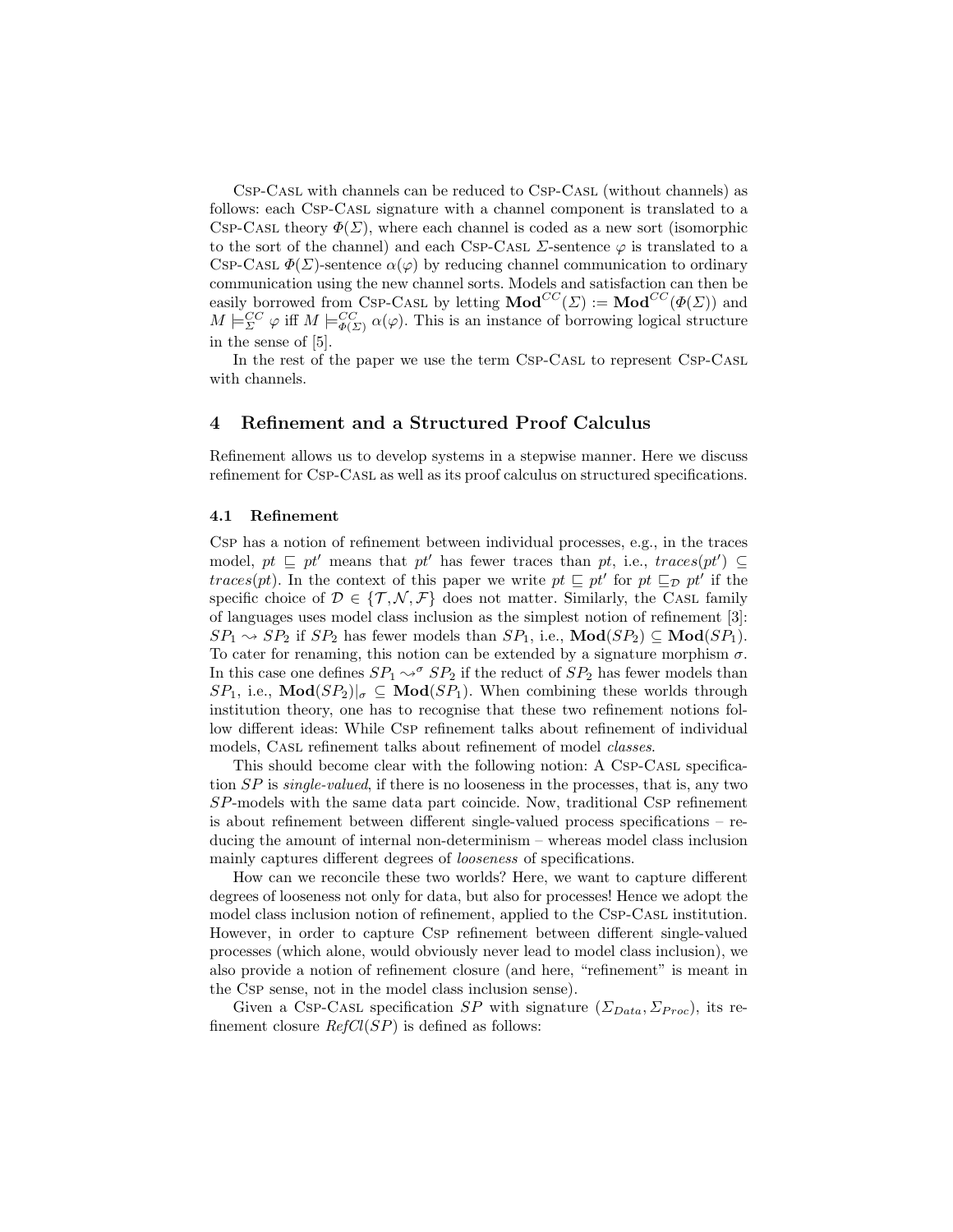- the signature of  $RefCl(SP)$  is that of  $SP$ ,
- the model class of  $RefCl(SP)$  consists of those CSP-CASL models  $(M', I')$ for which there exists a model  $(M, I)$  of  $SP$  such that
	- $M = M'$ , i.e., they have the same data part,
	- for each  $n \in \Sigma_{Proc}$  and all suitable data elements  $a_1, \ldots, a_k$ ,

$$
I(n(a_1,\ldots,a_k)) \sqsubseteq I'(n(a_1,\ldots,a_k))
$$

in the sense of Csp.

Alternatively, the semantics of  $RefCl(SP)$  can be expressed as a structured specification

SP then  $p_1 \sqsubseteq q_1, \ldots, p_n \sqsubseteq q_n$  hide  $p_1, \ldots, p_n$  with  $q_1 \mapsto p_1, \ldots, q_n \mapsto p_n$ 

where  $p_1, \ldots, p_n$  are the process names of SP (we assume here that all of them are unparameterised),  $q_1, \ldots, q_n$  are new process names, and  $p \sqsubseteq q$  stands for  $p = p \sqcap q$ .



Fig. 2. A diagram showing refinement between Csp-CasL models.

Figure 2 depicts the notion of refinement closure. Given a model M of the data part of SP, we consider all of its possible "partners" relative to SP:  $Proj_M(\textbf{Mod}(SP)) = \{I \mid (M, I) \in \textbf{Mod}(SP)\}\$  – this is represented by the rectangle. The refinement closure includes all  $I'$  such that there exists some  $I \in Proj_M(\mathbf{Mod}(SP))$  that refines to I'.

With this notion, we are ready to define a notion of refinement that is suitable for Csp-Casl:

$$
SP_1 \sim_{\mathcal{D}}^{\theta} SP_2 \text{ iff } \mathbf{Mod}_{\mathcal{D}}(SP_2)|_{\theta} \subseteq \mathbf{Mod}_{\mathcal{D}}(RefCl(SP_1))
$$

for  $\mathcal{D} \in \{\mathcal{T}, \mathcal{N}, \mathcal{F}\}.$  We omit  $\mathcal{D}$  if it is clear from the context and we also omit  $\theta$  if it is the identity signature morphism. We write  $\theta$  to denote the CSP-CASL reduct functor. This notion reconciles CASL refinement based on model class inclusion with Csp refinement based on inclusion of trace sets, failure sets, etc. Two specifications  $SP_1$  and  $SP_2$  are *equivalent*, written  $SP_1 \equiv SP_2$ , if their signatures and model classes coincide.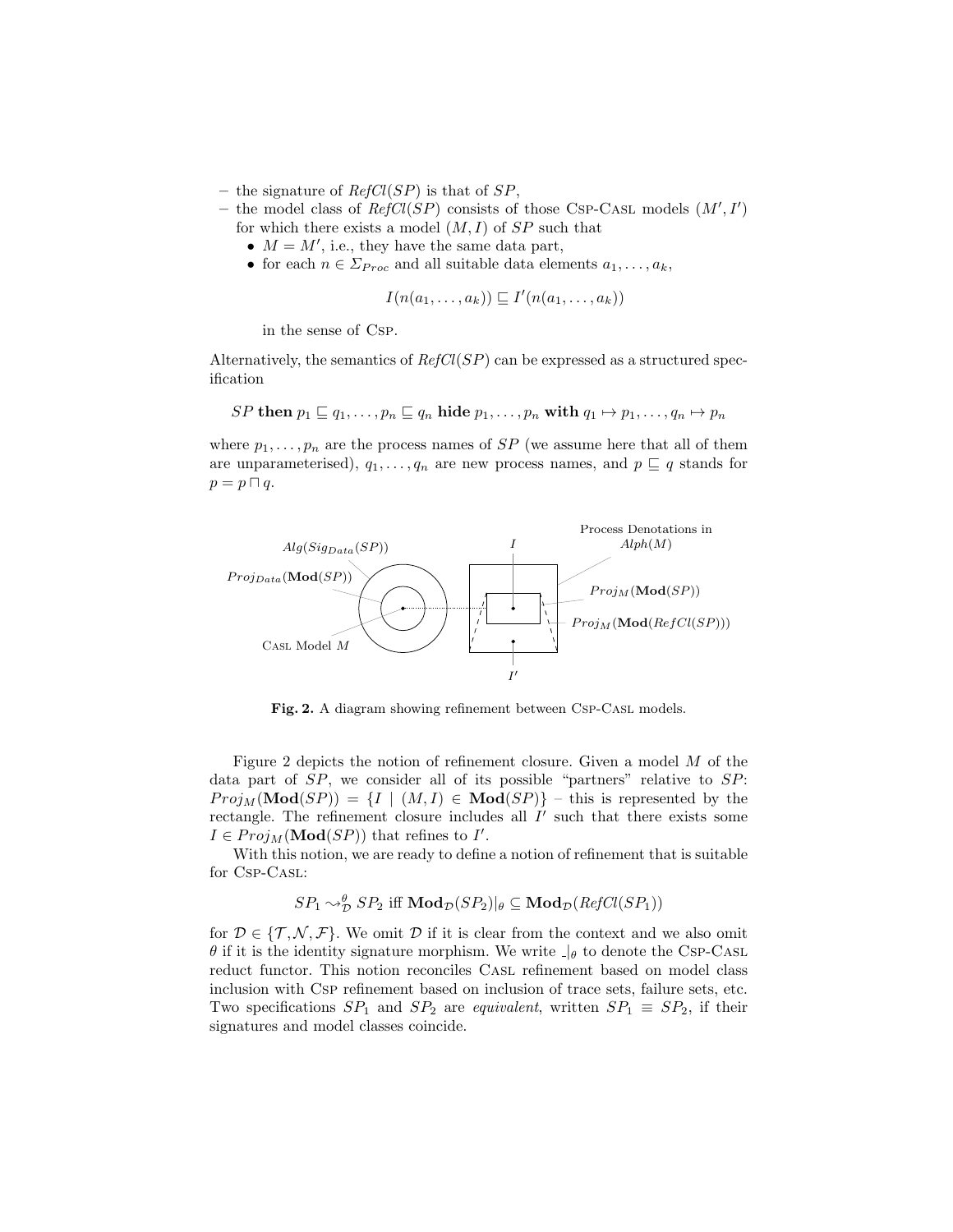#### Proposition 4 (Basic Refinement Properties).

- 1. RefCl is monotonic, that is: if  $\mathbf{Mod}(SP_1) \subseteq \mathbf{Mod}(SP_2)$ , then  $\text{Mod}(RefCl(SP_1)) \subseteq \text{Mod}(RefCl(SP_2)).$
- 2. RefCl is idempotent, that is  $RefCl(SP) \equiv RefCl(RefCl(SP)).$
- 3.  $\rightsquigarrow$  is reflexive and transitive.
- 4. If  $SP_1 \rightsquigarrow SP_2$  and  $SP_2 \rightsquigarrow SP_1$ , then  $RefCl(SP_1) \equiv RefCl(SP_2)$ .
- 5. If  $SP_1 \rightsquigarrow SP_2$ ,  $SP_2 \rightsquigarrow SP_1$ , and both are single-valued, then  $SP_1 \equiv SP_2$ .

Following ideas given in [11] we obtain a decomposition theorem for basic (or unstructured) specifications. This allows us to (syntactically) decompose a basic CSP-CASL specification<sup>7</sup> SP into a data part  $(D)$  and a process part  $(P)$ , which we shortly write as  $(D, P)$ .

## Proposition 5 (Decomposition).

$$
\frac{\text{Mod}(D')|_{\sigma} \subseteq \text{Mod}(D)}{(D, P) \sim_{\mathcal{D}}^{\theta} (D', P')}\n \qquad\n (D', P')
$$

where  $\theta = (\sigma, \nu)$  is a CSP-CASL signature morphism, and  $\mathcal{D} \in \{\mathcal{T}, \mathcal{N}, \mathcal{F}\}.$ 

The above proposition allows us to decompose a Csp-Casl refinement to a CASL refinement (i.e.,  $\text{Mod}(D')|_{\sigma} \subseteq \text{Mod}(D)$ ) and a process refinement  $(D', \theta(P)) \rightsquigarrow_{\mathcal{D}} (D', P')$ . Here,  $\theta(P)$  is the renaming of the process part along  $\theta$ . The former proof obligation can be discharged using Casl's proof tool, namely Hets [13]. The latter can be proven using the tool Csp-Casl-Prover [17].

## 4.2 Compositional Proof Rules Along Structuring

The results of Section 3 allow us to re-use institution independent structuring operations of CASL  $[15, 22]$ , which are defined in terms of signatures and models:

*Presentations:* For any Csp-Cast signature  $\Sigma_{CC}$  and finite set  $\Gamma \subseteq \textbf{Sen}(\Sigma_{CC})$ of  $\Sigma_{CC}$ -sentences, the presentation  $\langle \Sigma_{CC}, \Gamma \rangle$  is a specification with:

 ${\bf Sig}(\langle \Sigma_{CC} , \varGamma \rangle ) \quad := \varSigma_{CC}$  $\mathbf{Mod}(\langle \Sigma_{CC} , \Gamma \rangle) := \{(M,I) \in \mathbf{Mod}(\Sigma_{CC}) \mid (M,I) \models \Gamma\}$ 

Union: For any Csp-Cast signature  $\Sigma_{CC}$  and any  $\Sigma_{CC}$ -specifications  $SP_1$  and  $SP_2$ , their union  $SP_1$  and  $SP_2$  is the specification with:

 $\text{Sig}(SP_1 \text{ and } SP_2) \quad := \Sigma_{CC}$  $\mathbf{Mod}(SP_1 \text{ and } SP_2) := \mathbf{Mod}(SP_1) \cap \mathbf{Mod}(SP_2)$ 

*Translation:* For any signature morphism  $\theta : \Sigma_{CC} \to \Sigma'_{CC}$  and  $\Sigma_{CC}$ -specification  $SP$ ,  $SP$  rename  $\theta$  is the specification with:

 $\text{Sig}(SP \text{ rename } \theta) := \sum'_{CC}$ <br>  $\text{Mod}(SP \text{ rename } \theta) := \{(M', I') \in Mod(\Sigma'_{CC}) \mid (M', I')|_{\theta} \in \text{Mod}(SP)\}\$ 

 $^7$  Such a specification may have a structured CASL specification as the data part  $D.$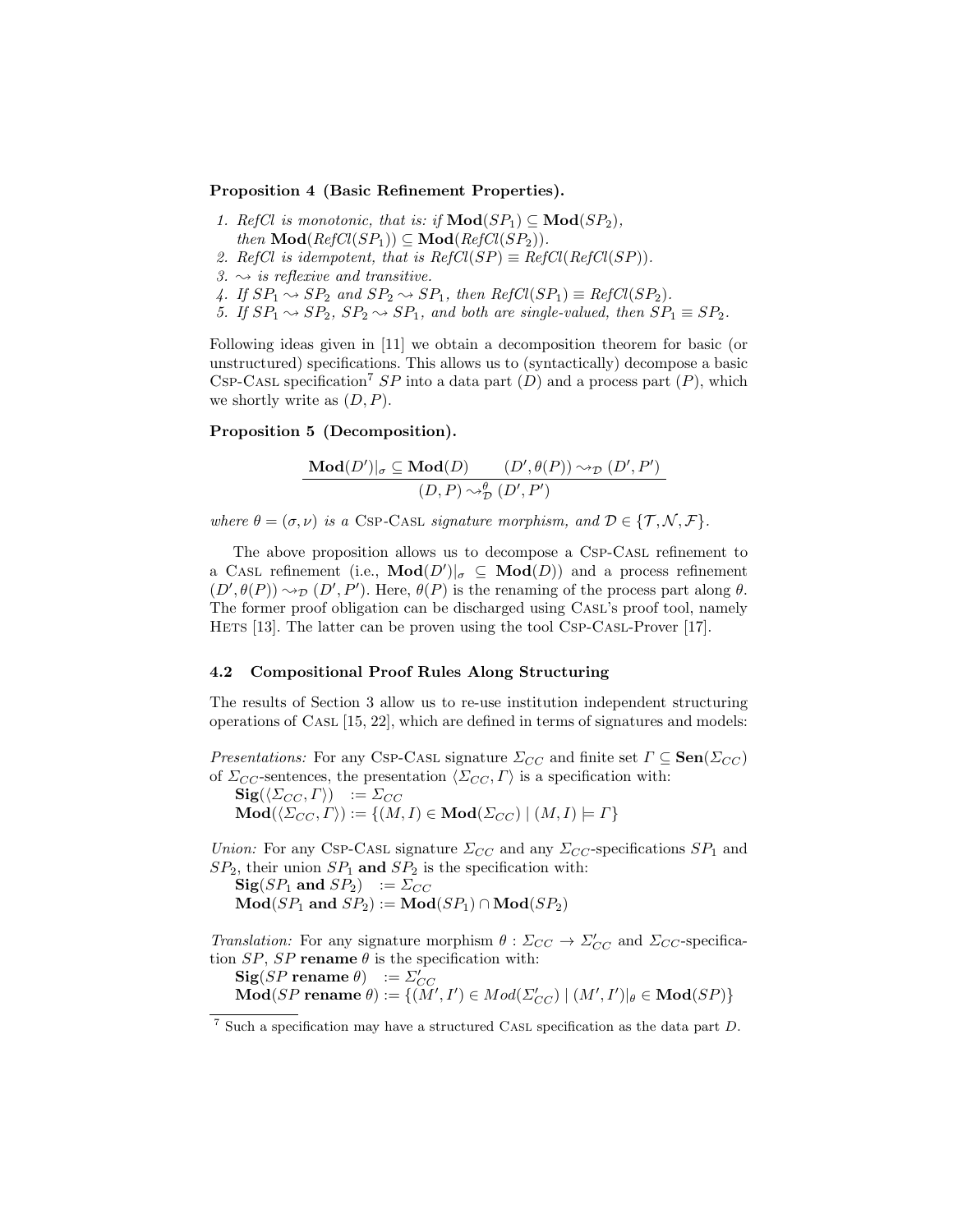Hiding: For any signature morphism  $\theta : \Sigma_{CC} \to \Sigma'_{CC}$  and  $\Sigma'_{CC}$ -specification  $SP', SP'$  hide  $\theta$  is the specification with:

 $\textbf{Sig}(SP'\text{ hide }\theta) := \Sigma_{CC}$  $\mathbf{Mod}(SP' \text{ hide } \theta) := \{ (M', I') |_{\theta} \mid (M', I') \in Mod(SP') \}$ 

As a first proof of concept, we show that the specification building operators are monotonic w.r.t. the structuring operations, cf. [3]. This requires, in our case, certain side conditions, most prominently for the structured union operation on specifications. Here, the conditions deal with the following non-monotonic situation of Csp-Casl refinement: There exist Csp-Casl specifications  $SP_1, SP'_1$ and  $SP<sub>2</sub>$  with<sup>8</sup>

$$
SP_1 \sim SP'_1
$$
,  $Mod(SP_1 \text{ and } SP_2) = \emptyset$ ,  $Mod(SP'_1 \text{ and } SP_2) \neq \emptyset$ .

**Definition 6.** Two CSP-CASL specifications  $SP_1$  and  $SP_2$  over the same signature are process consistent, written as proc-consistent( $SP_1, SP_2$ ) if for all  $M \in (Proj_{Data}(Mod(SP_1)) \cap Proj_{Data}(Mod(SP_2)))$ , there exists  $(M, J) \in$  $\mathbf{Mod}(SP_1) \cap \mathbf{Mod}(SP_2).$ 

**Proposition 7.** The following proof rules<sup>9</sup> are sound over  $\mathcal{T}, \mathcal{N},$  and  $\mathcal{F}$ :

$$
\frac{SP_1 \rightarrow SP'_1 \quad proc-consistent(SP_1, SP_2) \quad single-valued (SP_i) \; for \; i = 1 \lor i = 2}{(SP_1 \text{ and } SP_2) \leadsto (SP'_1 \text{ and } SP_2)}
$$
\n
$$
\frac{SP_1 \rightarrow SP'_1 \qquad SP_1 \equiv RefCl(SP_1)}{(SP_1 \text{ and } SP_2) \leadsto (SP'_1 \text{ and } SP_2)}
$$
\n
$$
\frac{SP \leadsto SP' \qquad \theta \text{ is injective on process names}}{(SP \text{ rename } \theta) \leadsto (SP' \text{ rename } \theta)}
$$
\n
$$
\frac{SP \leadsto SP'}{(SP \text{ hide } \theta) \leadsto (SP' \text{ hide } \theta)}
$$

where  $\theta : \Sigma_{CC} \to \Sigma'_{CC}$ .

The rules for and involve rather strong preconditions, where we hope that it will be possible to obtain better results in the future.

Renaming and refinement involving the same signature morphism can be exchanged:

Proposition 8. The following implications hold:

- 1. (SP rename  $\theta$ )  $\rightsquigarrow$  SP' implies SP  $\rightsquigarrow^{\theta}$  SP'.
- 2. Provided that  $\theta$  is injective on process names, we also have:  $SP \rightsquigarrow^{\theta} SP'$  implies  $(SP \textbf{ rename } \theta) \rightsquigarrow SP'.$

<sup>&</sup>lt;sup>8</sup> Consider over the traces model  $SP_1 = (D, P = a \rightarrow Stop)$ ,  $SP_2 = (D, P = Stop)$ , and  $SP'_{1} = (D, P = Stop)$  where D is a consistent CASL specification that declares a constant a. Then  $SP_1$  and  $SP_2$  is inconsistent,  $SP_1 \rightarrow_T SP'_1$ , and  $SP'_1$  and  $SP_2$ has models  $(M, I)$  with  $I(P) = {\langle} \rangle$  and  $M \in \mathbf{Mod}(D)$ .

<sup>&</sup>lt;sup>9</sup> Note that  $\theta$  being injective on process names can have restrictions on the data part of the signature morphism as data forms part of the identity of process names.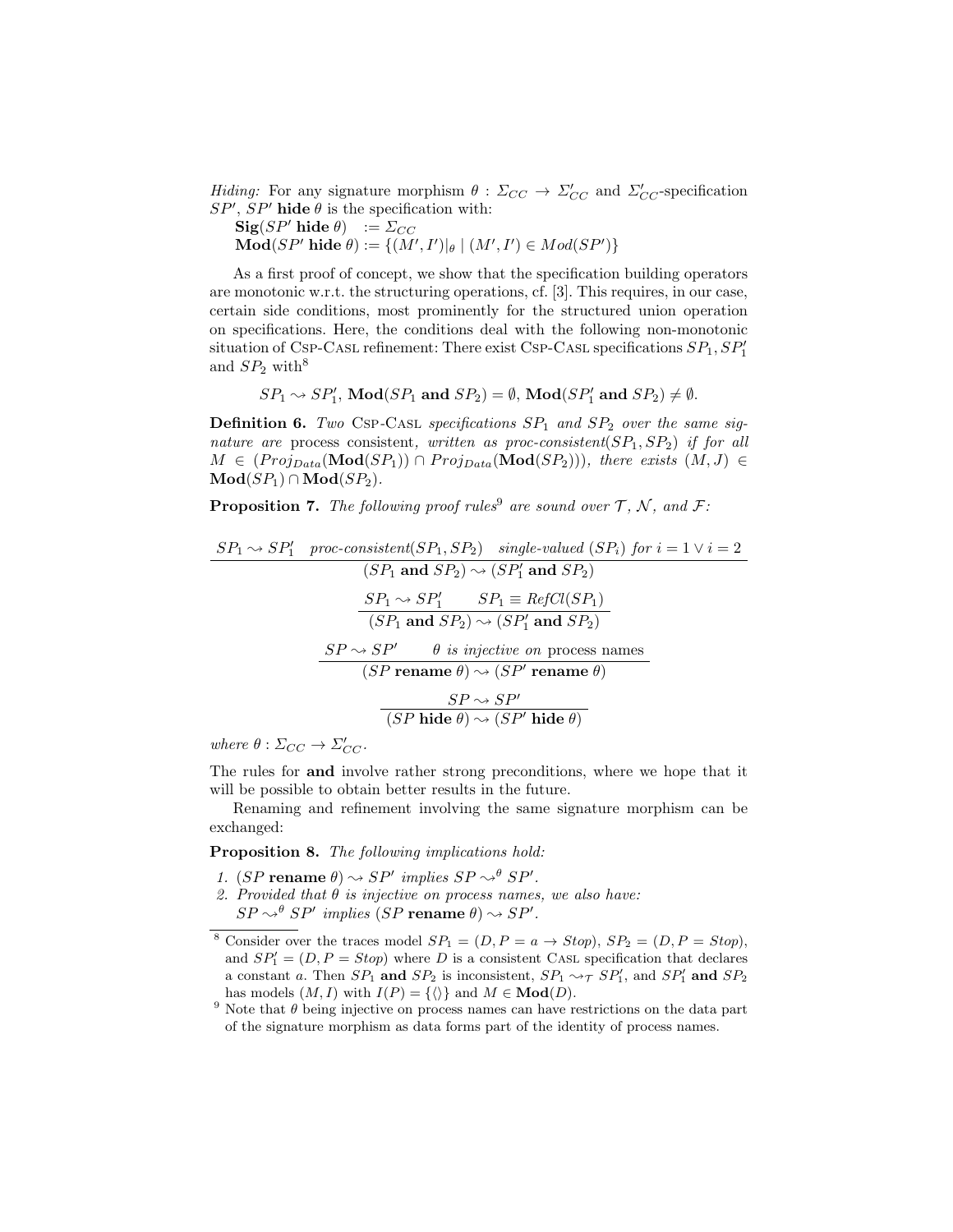# 5 Compositional Verification of Deadlock Freedom

Our new version of Csp-Casl extends Csp-Casl as was presented in [11] with loose processes. However, our definitions and semantical constructions coincide for single valued specifications.

The deadlock analysis presented in [11] is practically limited to dealing with a small number of processes in parallel. It involves the construction of a so-called sequential process – which has a size that is exponential in the number of parallel components involved. Here we prove deadlock freedom in a far more elegant way.

For the rest of this section, as usual for deadlock analysis in the context of Csp, we work in the stable failures model  $\mathcal F$  only. Furthermore we assume all processes and process terms to be divergence free.

## 5.1 Deadlock Freedom in Structured Specifications

We first define what it means for a process term to be deadlock free in the context of a specification (be it basic or structured). We then present a collection of proof rules for deadlock freedom over the structuring operators.

**Definition 9 (Deadlock freedom).** Let SP be a CSP-CASL specification with signature  $\Sigma_{CC}$ ,  $X_G$  and  $X_L$  be global and local variable systems respectively over  $\Sigma_{CC}$ , and let pt be a process term over signature  $\Sigma_{CC}$  with variable systems  $X_G$ and  $X_L$ . We say: pt is deadlock free in specification SP, written as

## pt isDFin SP

if for all models  $(M, I) \in Mod(SP)$ , for all variable valuations  $\mu_G : X_G \to$  $M_{\perp}$  and  $\mu_L$  :  $X_L \rightarrow M_{\perp}$ , and for all traces  $s \in Alph(M)^*$  it holds that  $(s, Alph(M)^{\checkmark}) \notin failures([\overline{pt}]_{(M,I),\mu_G,\mu_L}).$ 

Deadlock freedom is compatible with the structuring operations:

Proposition 10. The following proof rules are sound:

$$
\frac{SP \rightsquigarrow_{\mathcal{F}}^{0} SP' \quad pt \text{ is } DF \text{ in } SP}{\theta(pt) \text{ is } DF \text{ in } SP'} \quad \frac{pt \text{ is } DF \text{ in } SP_1}{pt \text{ is } DF \text{ in } (SP_1 \text{ and } SP_2)}
$$
\n
$$
\frac{pt \text{ is } DF \text{ in } SP}{\theta(pt) \text{ is } DF \text{ in } (SP \text{ rename } \theta)} \quad \frac{\theta(pt) \text{ is } DF \text{ in } SP'}{pt \text{ is } DF \text{ in } (SP' \text{ hide } \theta)}
$$

where  $\theta : \Sigma_{CC} \to \Sigma'_{CC}$ .

The above proof rules allow one to show deadlock freedom by decomposing structured specifications. However, it may still be a difficult task to prove deadlock freedom for complex systems involving parallel processes. We describe a technique for dealing with this situation in the following section.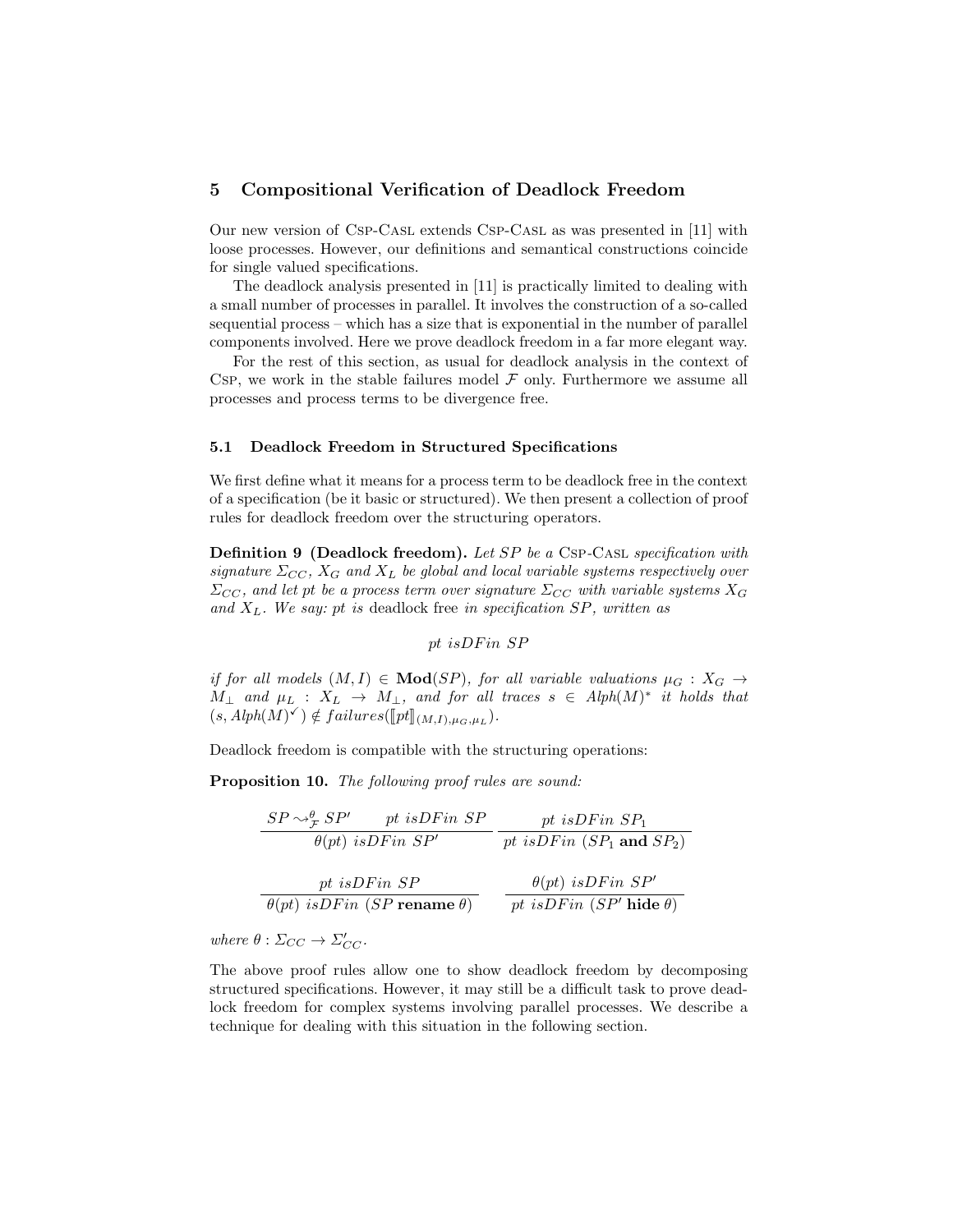#### 5.2 Composing Networks

In order to study networks of processes, we lift a definition, originally formulated over Csp in [18], to Csp-Casl. This captures the notion of processes being responsive to one and another, i.e., not causing deadlock to occur.

**Definition 11.** Assume the setting of Definition 9. Let P and Q be process terms over signature  $\Sigma_{CC}$  with variable systems  $X_G$  and  $X_L$ . Let  $A_P$  and  $A_Q$ be downward and upward closed super sets of the constituent alphabet sort set of the process terms P and Q respectively (i.e., sorts(P)  $\subseteq$  A<sub>P</sub>,  $\downarrow$  A<sub>P</sub> = A<sub>P</sub>, and  $\uparrow A_P = A_P$ , similar for  $A_Q$ )<sup>10</sup>, and let  $J = A_P \cap A_Q$  be the set of all shared communications sorts. Let  $J' \in J_{\downarrow}$  and  $X = \overline{J'} \cup {\checkmark}$ . Then we define:

$$
Q :: A_Q ResToLive ^{\checkmark} P :: A_P on J' \text{ in } SP
$$

if for all models  $(M, I) \in Mod(SP)$ , all variable valuations  $\mu_G : X_G \to M_{\perp}$  and  $\mu_L: X_L \to M_\perp$ , and for all traces  $s \in Alph(M)^\checkmark$  it holds that

$$
(s, X) \in failures([\![P\,||\,J\,||\,Q]\!]_{(M,I),\mu_G,\mu_L}) \Longrightarrow (s, X) \in failures([\![P]\!]_{(M,I),\mu_G,\mu_L})
$$

In this definition,  $Q$  can be seen as a server and  $P$  as a client. The server is responsive to the client if whenever the client needs participation from the server, the server is prepared to engage in it.

A network is a special way of defining a process in Csp. Formally, a network V is a finite set of pairs  $\{(P_i, A_i) | i \in G\}$ , where G is a nonempty, finite index set,  $P_i$  is a Csp process, and  $A_i \subseteq A$  is the set of communications which  $P_i$  can engage in, for all  $i \in G$ . The process defined by such a network V is

$$
Network(V) := ||_{i \in G} (P_i, A_i)
$$

where  $\|_{i \in G}$   $(P_i, A_i)$  is the replicated alphabetised parallel operator of Csp. As the semantics of  $\|_{i \in G}$  is independent of the order of its arguments, it is sufficient to define networks over index sets. A network  $Network({P})$  over a single process  $P$  is equivalent to the process  $P$  itself. Note that the process  $System$ in Figure 1 is defined as the network consisting of the processes Coordinator, Customer, Warehouse, and PaymentSystem with suitable communication sets. Deadlock freedom of such networks can be proven in a compositional way:

**Proposition 12.** Given a CSP-CASL specification SP and process terms  $P_i$  for  $1 \leq i \leq k$  and a process term Q. Let  $A_i$  and  $A_Q$  be downward and upwards closed supersets of the constituent alphabet of  $P_i$  for  $1 \le i \le k$  and  $Q$  respectively. If

- $A_i \cap A_j \cap A_Q = \emptyset$  for all i and j where  $1 \leq i, j \leq k$  and  $i \neq j$ ,
- $A_i \cap A_Q \neq \emptyset$  for at least one i where  $1 \leq i \leq k$ ,
- $-$  Network( $\{(P_1, A_1), \ldots, (P_k, A_k)\}\$  is DF in SP, and

<sup>10</sup> Upward closure is defined in the obvious way:  $\uparrow X = \{y \in S \mid \exists x \in X : x \leq y\}.$ The condition "upward and downward closed" is required due to Casl subsorting. It ensures that the sort set J comprises all shared communications.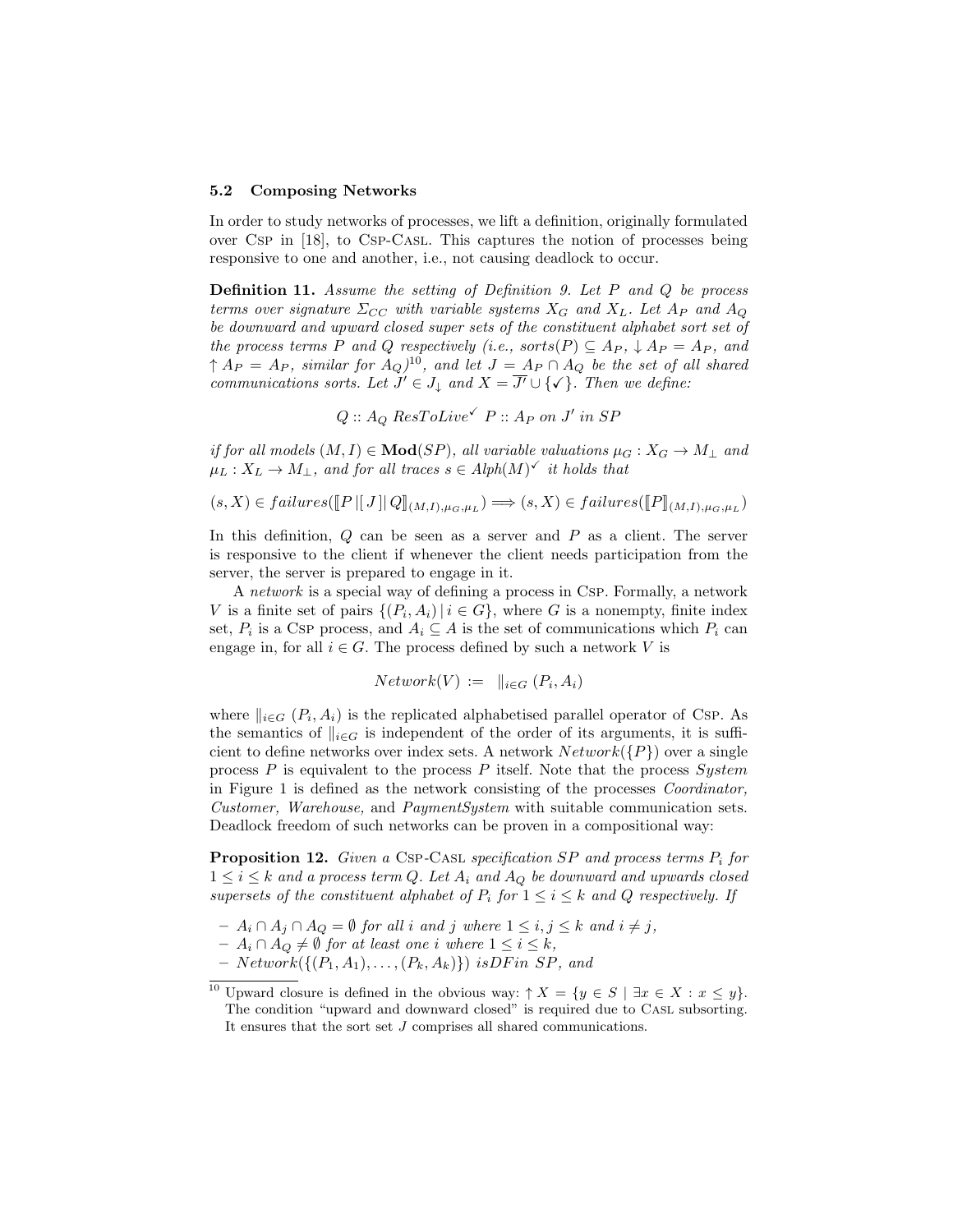$-Q:: A_Q ResToLive^{\checkmark} P_i:: A_i on (A_i \cap A_Q)$  in SP for each i where  $1 \leq i \leq k$ and  $A_i \cap A_Q \neq \emptyset$ 

then  $Network({P_1, A_1), \ldots, (P_k, A_k), (Q, A_Q)}$ ) isDF in SP.

This proposition provides an elegant proof technique: The network under consideration becomes smaller; the property "responds to live" has a characterisation in terms of refinement and thus can be proven, e.g., by Csp-Casl-Prover; the conditions concerning communication alphabets can be proven algorithmically. In order to lift this proof technique to structured specifications, we provide a proof calculus with regards to the property "responds to live":

Proposition 13. The following proof rules are sound:

$$
Q :: A_Q ResToLive^{\checkmark} P :: A_P on J' in SP_1
$$
  

$$
Q :: A_Q ResToLive^{\checkmark} P :: A_P on J' in (SP_1 and SP_2)
$$
  

$$
Q :: A_Q ResToLive^{\checkmark} P :: A_P on J' in SP
$$
  

$$
\theta(Q) :: \sigma(A_Q) ResToLive^{\checkmark} \theta(P) :: \sigma(A_P) on \sigma(J') in (SP \textbf{ rename } \theta)
$$
  

$$
\theta(Q) :: \sigma(A_Q) ResToLive^{\checkmark} \theta(P) :: \sigma(A_P) on \sigma(J') in SP'
$$
  

$$
Q :: A_Q ResToLive^{\checkmark} P :: A_P on J' in (SP' hide \theta)
$$

where  $\theta = (\sigma, \nu) : \Sigma_{CC} \to \Sigma'_{CC}$ .

The above propositions illustrate the successful application of techniques from Csp together with the institution independent structuring mechanisms. We expect other techniques from Csp also to lift successfully to Csp-Casl.

## 6 Example: Online-Shop

In this section we present a proof typical for our calculus. It concerns an online shopping system as has been studied in the literature several times.

## 6.1 The Specification in Detail

The online shop is a typical distributed system. It has several components, namely a customer, a warehouse, a payment system, and a coordinator. The communication structure is pointwise only: The coordinator communicates with the three other components in a star like network. The customer, warehouse and payment system only communicate with the coordinator.

The customer may ask the coordinator to perform actions such as: To login, to add an item to the basket, to remove an item from the basket, to checkout, etc. The coordinator then responds to the customer with an appropriate response message. All communication (on a channel) follows this pattern of a request message followed by a response message (except for the Logout message, which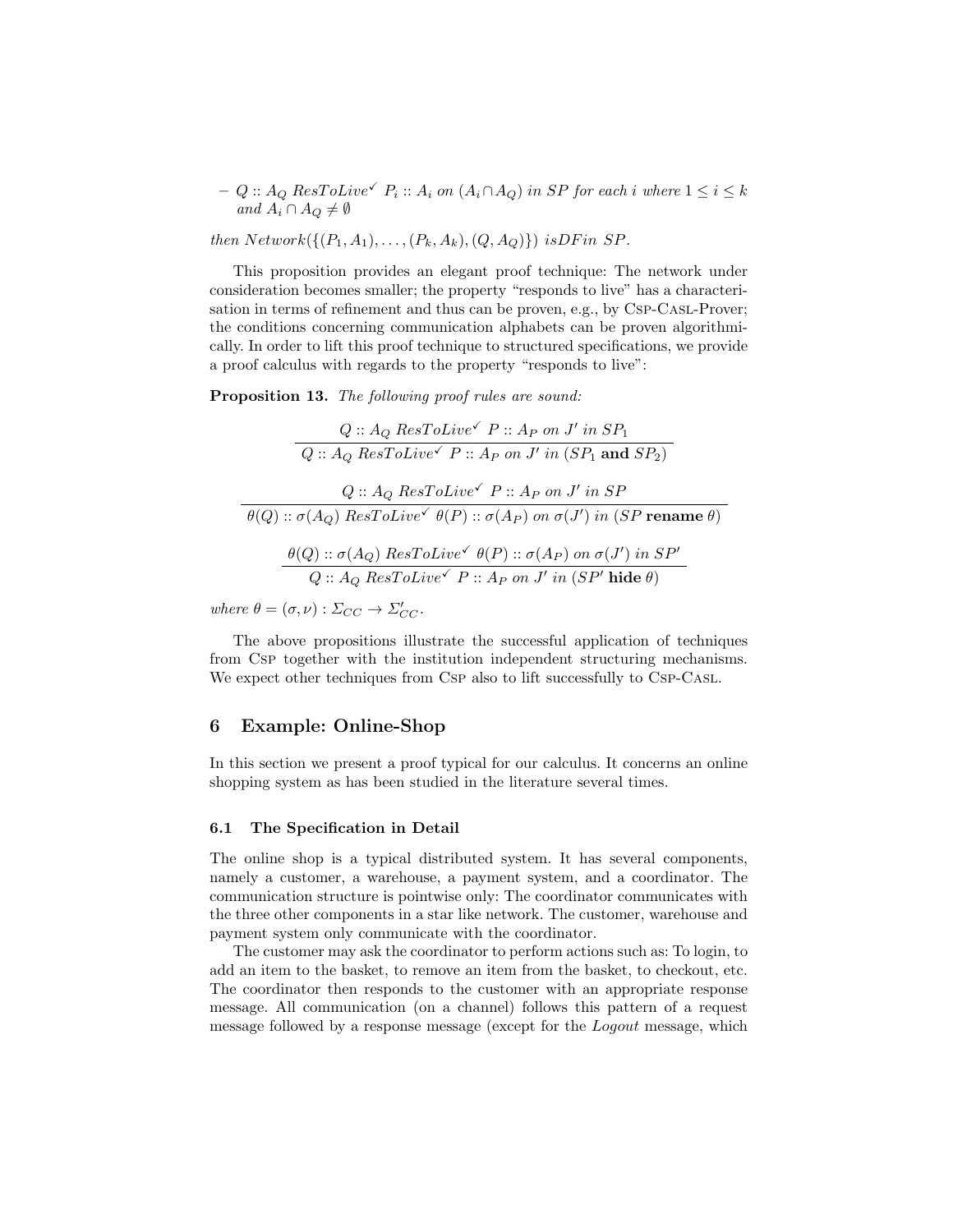$spec$  ACL\_CUSTOMER  $=$ data sorts LoginReq, Logout, GoodLoginRes, BadLoginRes, AddItemReq, AddItemRes,  $\ldots$  < D\_C channel  $C_{-}C$  :  $D_{-}C$ process  $Customer : C_C$ ;  $Customer\_GoodLogin : C_C$ ;  $Customer\_BadLogin : C\_C$ ;  $Customer\_AddItem : C\_C$ ;  $Customer\_Body: C\_C; Customer\_Quit: C\_C; ...$ Customer =  $C\_C$  ! x :: LoginReq\_def  $\rightarrow$  $(Customer\_GoodLogin ; Customer\_Body \Box$ Customer BadLogin ; Customer )  $Customer\_GoodLogin = C_C$  ?  $x :: GoodLoginRes\_def \rightarrow SKIP$  $Customer\_BadLogin = C_C$  ?  $x :: BadLoginRes\_def \rightarrow SKIP$ Customer\_AddItem =  $C\_C$  ! x :: AddItemReq\_def  $\rightarrow$  $C_C$ ? y :: AddItemRes\_def  $\rightarrow$  $Customer\_Body$ . . .  $Customer\_Quit = C\_C$  !  $x :: Logout\_def \rightarrow SKIP$ Customer\_Body = Customer\_AddItem  $\Box \dots$ 

#### end

 $spec$  ACL\_COORDINATOR  $=$ data ... channels  $C\_C$ :  $D\_C$ ;  $C\_W$ :  $D\_W$ ;  $C\_PS$ :  $D\_PS$ process . . . Coordinator\_AddItem = C\_C ? x :: AddItemReq\_def  $\rightarrow$  $C_W$  !  $y2$  :: ReserveItemReq\_def  $\rightarrow$  $C_W$ ?  $x2 :: ReserveltemRes\_def \rightarrow$  $C\_C$ !  $y :: AddItemRes\_def \rightarrow$ Customer\_Body  $Coordinate_Body = Coordinate\_AddItem \ \Box \ \dots$  $\Box$  Coordinator\_Quit

 $\Box$  Customer\_Quit

end

Fig. 3. Specification of the ACL customer and coordinator specifications.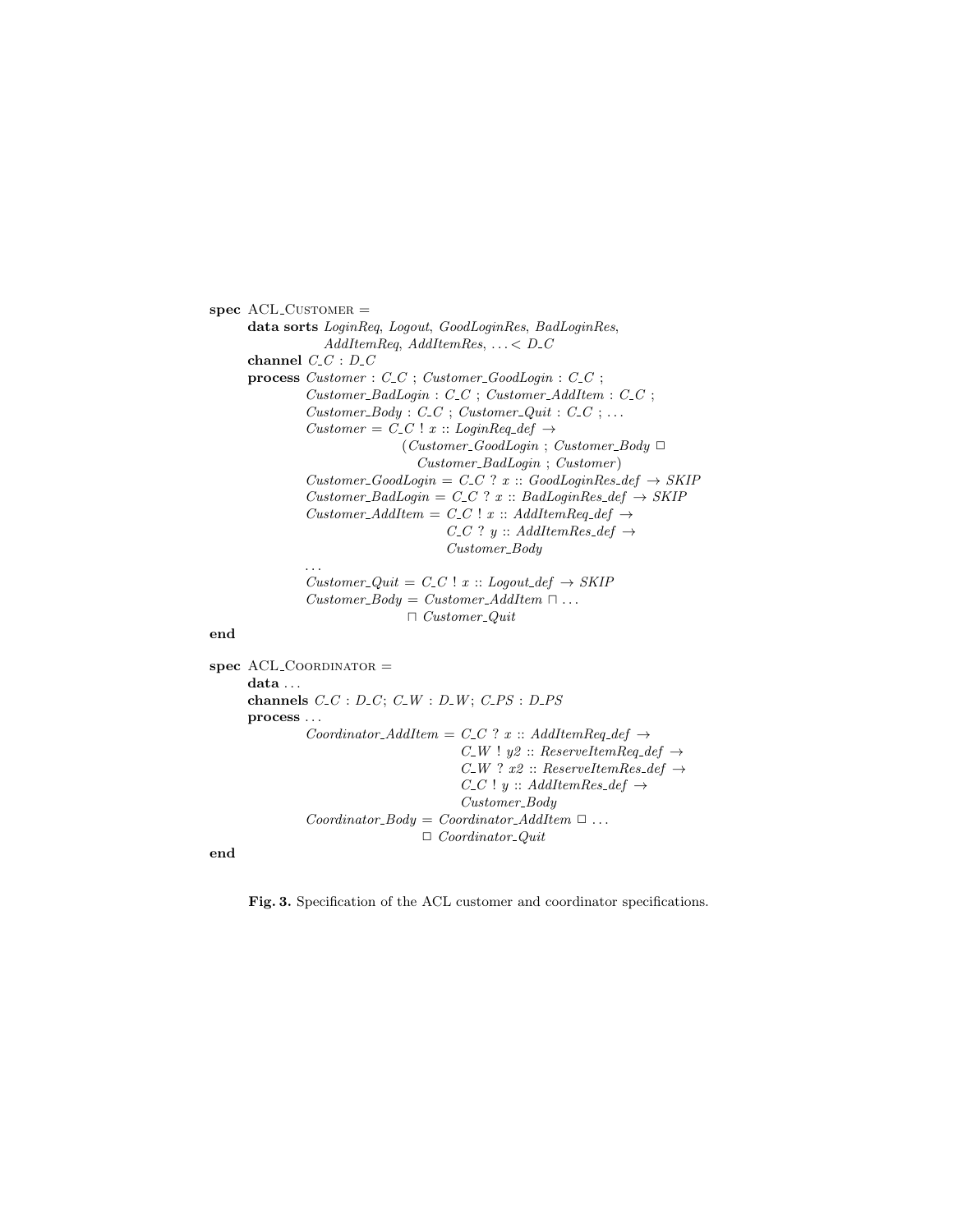is more of a command). The coordinator may ask the warehouse to reserve an item, to release an item that has previously been reserved, and to dispatch the reserved items. The payment system allows the coordinator to take payments for goods.

We specify the shop on various levels of abstraction. The architectural shop (see Figure 1) describes the network layout, which remains unchanged in the development. The development is restricted to individually refining the four components. Here we present the first two levels of abstraction for our example, namely: The architectural level for describing the basic interfaces, and the abstract component level (ACL) for specifying the type system and its interplay with process behaviour. Each component contains a 'main' process as its starting point.

Within the rest of this section we use  $C$  to denote customer,  $Co$  to denote coordinator, W to denote warehouse and PS to denote payment system. We also drop the communications sets within the network construction and take them to be the declared communications sets of the process names implicitly, for instance: by  $Network({\{Customer\}})$ , we mean  $Network({\{Customer, C_C\}})$ .

## 6.2 Deadlock Analysis

We illustrate how to prove deadlock freedom using the technique presented in Section 5. We discuss the core part of the proof, and explain how to scale it up for the whole system. The proof rule from Proposition 12 reduces the network of processes step by step. We start at the point where the network has been reduced to two processes only:

spec REDUCED ARCH SHOP  $[RefCl(ARCH_C)]$   $[RefCl(ARCH_CO)]$  = process  $System' : C_C$ ;  $System' = Coordinate \mid C_C \mid C_C \mid) \text{ } Customer$ 

## end

The specification REDUCED ARCH SHOP instantiated with ACL components is semantically equivalent to the following specification (without parameterisation):

 $REDUCED\_ACL\_SHOP =$ ((  $(ReflCl(ARCH_C))$  rename  $\theta_1$ ) and  $(ReflCl(ARCH\_CO)$  rename  $\theta_2)$  and BODY ) rename  $\theta_3$ ) and (ACL\_C rename  $\theta_4$ ) and (ACL\_Co rename  $\theta_5$ )

Here all signature morphisms involved are embeddings and the specification BODY is a basic specification with the signature equal to the union of the signatures of the ACL customer and coordinator along with the new process name  $System'$ , and where the only axiom is that of

 $System' = Coordinate \mid C_C \mid C_C \mid) \text{ } Customer.$ 

Our aim is to prove that the process term bound to  $System'$  is deadlock free within the specification REDUCED\_ACL\_SHOP. To this end, we apply Proposition 12 and obtain: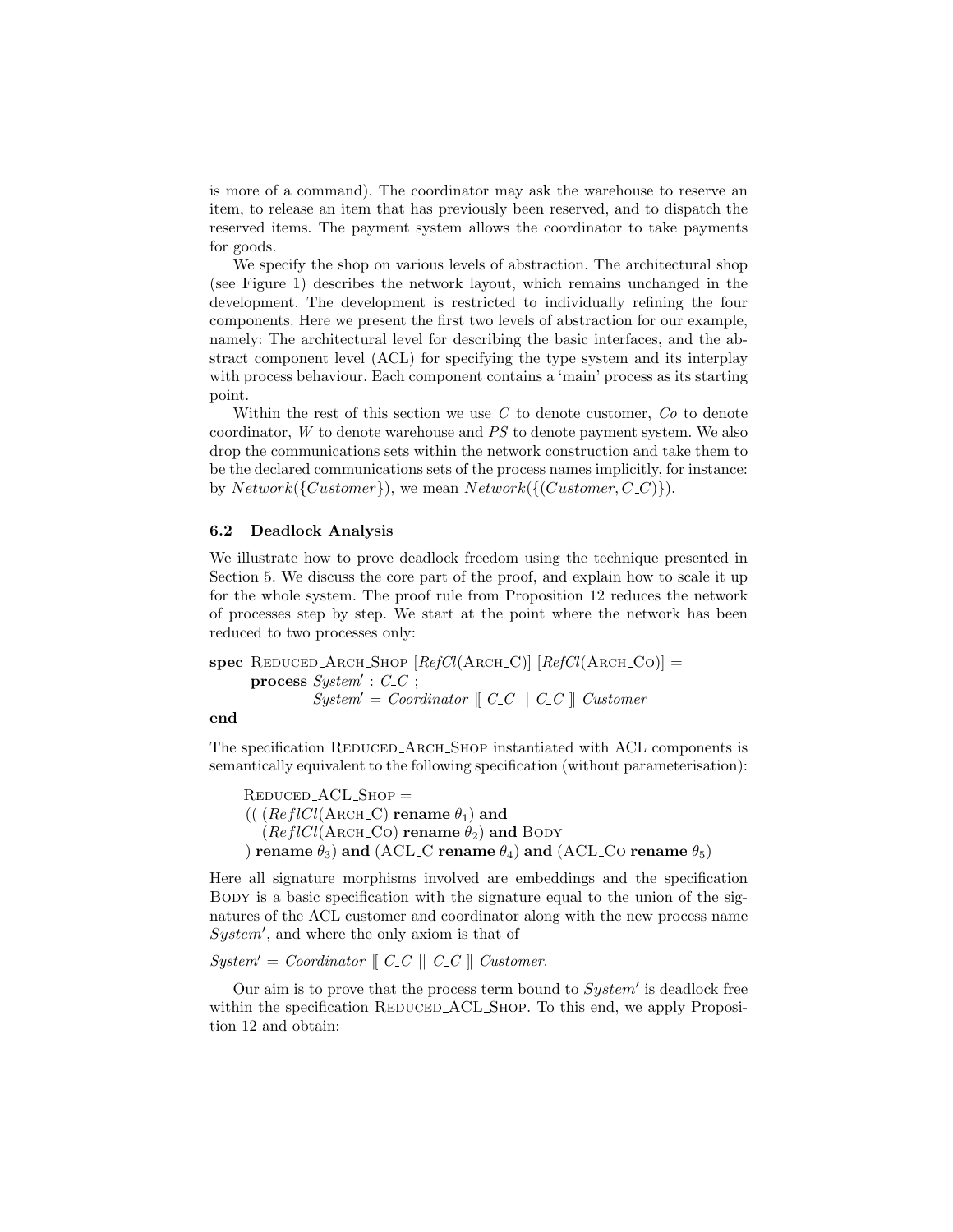$Network({\{Customer, Coordinate\}})$  is  $DFin$  REDUCED\_ACL\_SHOP if (a)  $C$  is  $DFin$  REDUCED\_ACL\_SHOP and (b)  $Co::C\_C$   $ResToLive \checkmark C::C\_C$  on  $C\_C$  in REDUCED\_ACL\_SHOP

To discharge obligation (a), we apply the and rule from Proposition 10 several times and reduce it to  $(C \; isDFin \; ACL_C \; \text{rename} \; \theta_4)$ . Applying the renaming rule (also from Proposition 10) results in  $(C \; isDFin \; ACL_C)$ . As  $ACL_C$  is a basic specification and the customer process does not involve any parallel operator we can easily discharge this obligation with Csp-Casl-Prover.

Concerning obligation (b), we apply the and rule from Proposition 13 several times and reduce it to:

> $Co:: C\_C$   $ResTolive \checkmark C:: C\_C$  on  $C\_C$  in ((ACL\_C rename  $\theta_4$ ) and (ACL\_Co rename  $\theta_5$ ))

As ACL C and ACL Co are basic Csp-Casl specifications we can discharge the proof obligation by applying the flattening operation and then using Csp-Casl-Prover. This obligation holds because the coordinator allows the customer to choose the initial action (a request message) and then provides a response message to the customer for this particular type of request (possibly after further communications with other components).

The full proof of deadlock freedom has the same structure. Proposition 12 reduces  $Network({\it Customer}, Coordinator, PaymentSystem, Warehouse})$  down to  $Network({\{Customer\}})$  by removing first  $W are house$ , then  $PaymentSystem$ , and – as shown above – *Customer* from the network. The resulting obligations can then be reduced to a format where they can be discharged with Csp-Casl-Prover.

# 7 Conclusion and Future Work

We have presented institutions for Csp-Casl, where we added the new feature of loose process semantics. This setting allowed us to define and study structuring, parameterisation and refinement of Csp-Casl specifications. We gave several proof calculi for compositional reasoning along the structure of Csp-Casl specifications: One dedicated to refinement, the other for deadlock analysis.

Future work will include the development of further proof rules for structured operations: We intend to improve the refinement rules for and, and we want to develop proof rules for the structured free operation, with a special emphasis on connection with the Csp fixed point theory. Furthermore, we plan to apply structuring to our EP2 case study, and to implement the presented calculi within the standard proof tool for CASL, namely, HETS [13].

Acknowledgement The authors are grateful to Erwin Catesbeiana for his structured advice on how to navigate through deadlocked situations. This work has been supported by the German Federal Ministry of Education and Research (Project 01 IW 10002 SHIP).